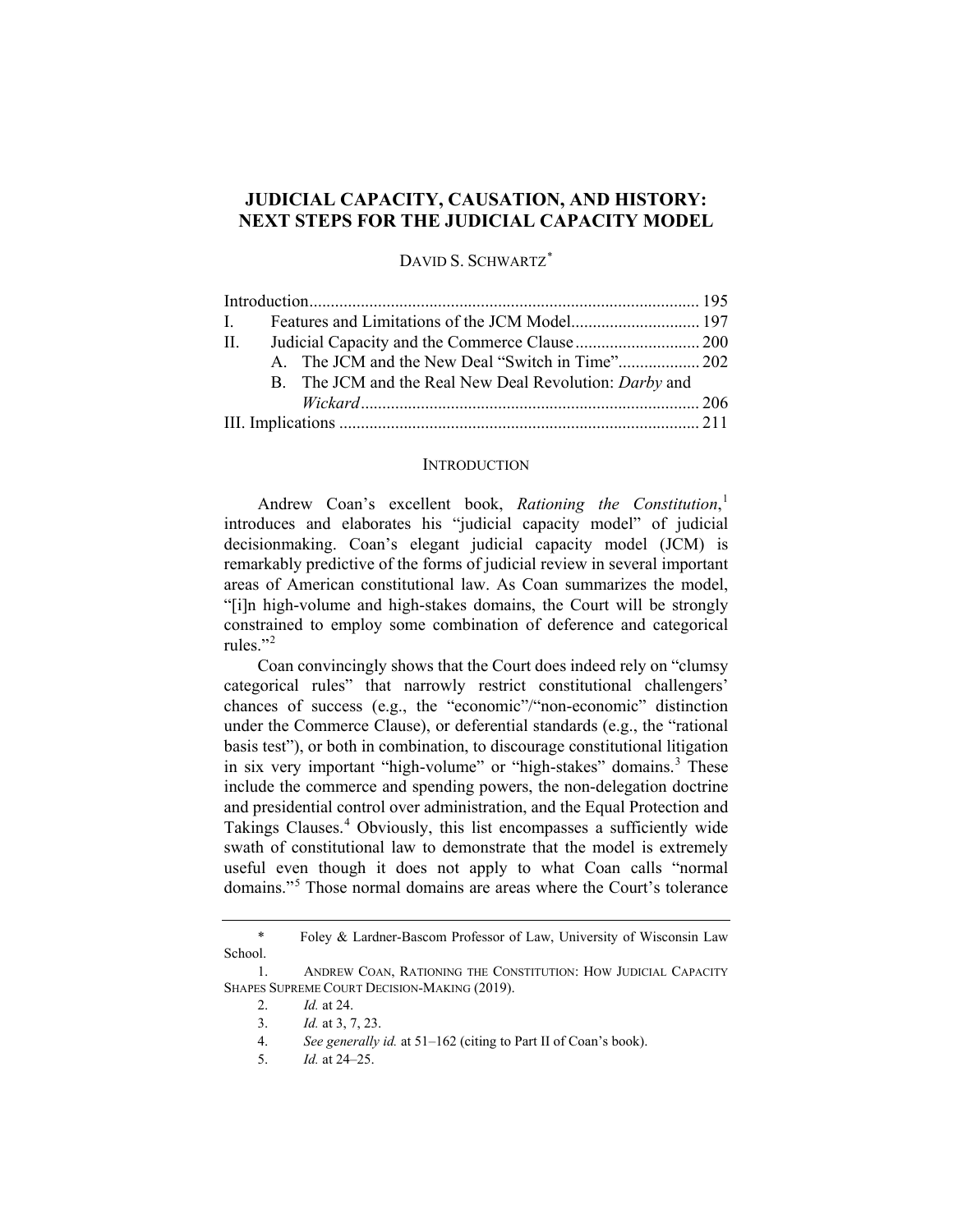of disuniformity in the lower courts and the relative absence of constitutional challenges to federal laws produce a relatively small impact on the Court's docket.<sup>[6](#page-1-0)</sup> And Coan's six sample domains are illustrative: there are others, such as the taxing power, which appears to me to be a hybrid domain that further supports the JCM.

By showing a correlation between these forms of judicial review (progovernment categorical rules and deferential standards) and highvolume/high-stakes domains, Coan has made an important contribution to the literature of judicial decisionmaking and constitutional theory, in two ways. First, the JCM brings to light an element of judicial decisionmaking whose importance, and possible predominance, has been largely overlooked and insufficiently studied. Second, the JCM uncovers significant limitations in the prevailing models of judicial behavior legalist, attitudinal, and strategic—which often fail to account for the Court's reliance on categorical rules/deferential standards in the domains Coan examines.

Proposing a new analytical construct is a tough business. It's a bit like a game of king-of-the-hill, where the conventional paradigm fights off the new alternatives trying to supplant it. If a new idea can be knocked down, the traditional king-of-the-hill idea can continue to occupy the hilltop without serious question. Here, the conventional paradigm is some combination of the legalist, attitudinal, and strategic models of judicial behavior: three ideas jostling at the hilltop, but perhaps united in an unwillingness to make room for one more. But in questioning and critiquing Coan's thesis, it is important not to force the JCM to play kingof-the-hill. A fair reading of *Rationing the Constitution* shows that Coan does not claim to have displaced other explanations of judicial behavior, but to supplement them. Rather than asking whether the JCM explains all facets of judicial decisionmaking, we should ask the question the other way around: Where the traditional models leave explanatory gaps, how might we fill them? By forcing the JCM play king-of-the-hill we may be doing ourselves the disservice of failing to see explanatory gaps in the existing legalist/attitudinalist/strategic models that the JCM may explain better.

Coan succeeds in showing that the JCM has sufficient explanatory power to put constitutional scholars on inquiry notice that further detailed explorations of the JCM are needed, not only to develop the JCM itself, but also for those who wish to continue making judicial behavior arguments relying on the legalist, attitudinalist, or strategic models. There is undoubtedly more to say, and more to prove, to establish the importance and role of the JCM, but to demand that there be no gaps or lingering questions in Coan's account is to set the bar for proposing a broad, multi-

<span id="page-1-0"></span><sup>6.</sup> *See id.* at 35.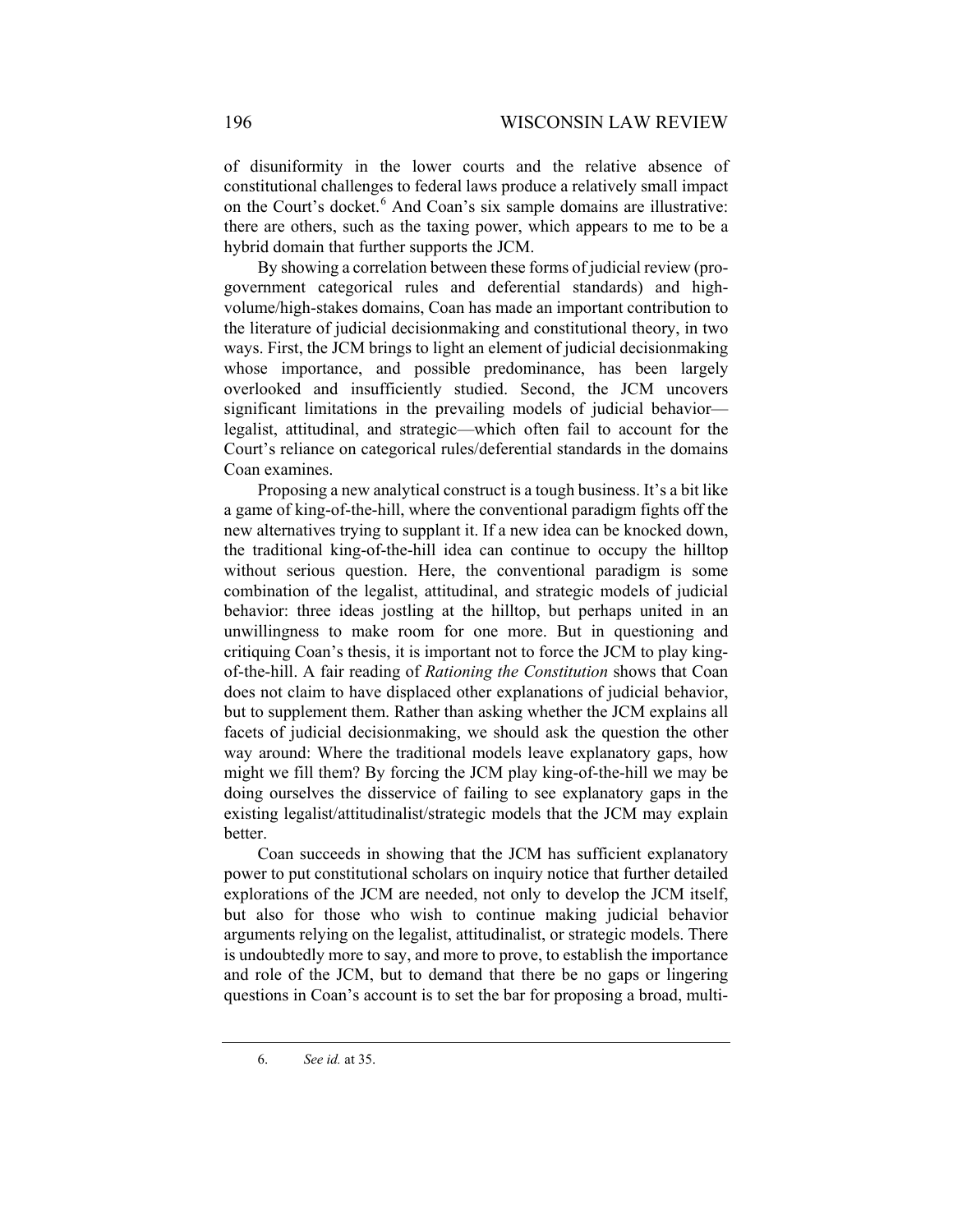domain model too high. I say this to make clear that in pointing to certain questions or gaps, I am not attacking the model, but suggesting directions that its advocates should pursue going forward.

In this Essay, I will explore Coan's commerce power example to raise some questions about the causal role played by the JCM in historical time. I argue that the next step in developing the JCM requires its proponent(s) to engage more closely with history. This requires confronting the fact that the constraint of judicial capacity is not a timeless abstraction, but a historically contingent fact that appears at various times and for historical reasons.

#### I. FEATURES AND LIMITATIONS OF THE JCM MODEL

The JCM posits that the Supreme Court will be constrained to resort to (unavoidably clumsy) categorical rules or highly deferential standards in capacity constrained domains. There are essentially two types of capacity constrained domains: "High-volume" domains are those in which the potential number of constitutional challenges is so great that a noncategorical, non-deferential standard—a "totality of the circumstances" test, for example, that offered a reasonable chance of success in holding a law unconstitutional—has "the potential to invite more litigation than the Court could handle."[7](#page-2-0) "Hybrid domains" are those in which a combination of high volume and "high stakes" makes the Court "feel[] compelled to grant review" in "a large fraction of cases," such that even a small number of cert petitions would greatly expand the Court's docket.<sup>[8](#page-2-1)</sup> Although Coan describes a category of "high stakes" domains, he admits that he cannot think of an example of a domain fitting that description, and he appears to include it merely for a tripartite symmetry that is not essential to the model.<sup>[9](#page-2-2)</sup> The key point about "stakes" is that there will be some domains in which the Court "feels compelled to grant review in almost any case" such as when "the lower court invalidates a federal law."<sup>[10](#page-2-3)</sup>

<span id="page-2-5"></span>The domains are one side of the constraint equation. To use the terminology employed by Neil Komesar, from whose work Coan derives some of his inspiration, Coan's domains represent the "demand side" of the JCM.<sup>[11](#page-2-4)</sup> The "supply side," the Court's docket capacity, is constrained less by the Court's size and budget (though these are part of the constraint) than by its own internal and norms of professionalism: deciding each case by the deliberation of the full court with detailed explanations of

<sup>7.</sup> *Id.* at 25–26.

<sup>8.</sup> *Id.* at 29–31.

<sup>9.</sup> *See id.* at 29.

<sup>10.</sup> *Id.* at 29.

<span id="page-2-4"></span><span id="page-2-3"></span><span id="page-2-2"></span><span id="page-2-1"></span><span id="page-2-0"></span><sup>11.</sup> *See* NEIL K. KOMESAR, LAW'S LIMITS: THE RULE OF LAW AND THE SUPPLY AND DEMAND OF RIGHTS 3 (2001).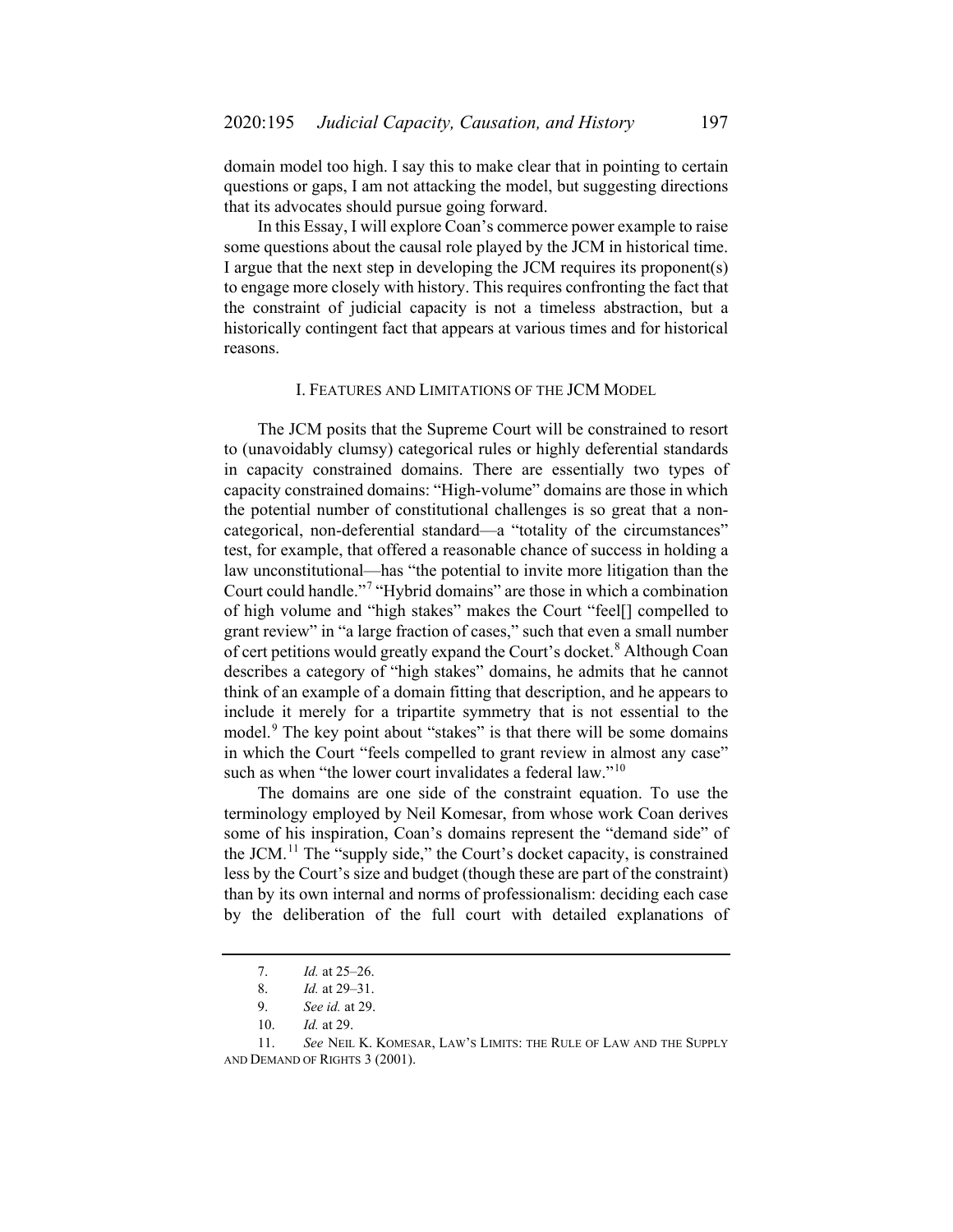reasoning.<sup>[12](#page-3-0)</sup> While these norms are not legally required, they are entrenched and unlikely to be changed in the foreseeable future. As a result, the Court can decide at the absolute most something in the range of 150–200 cases annually.[13](#page-3-1) Compare this to the 280,000 civil cases and 80,000 criminal cases filed each year in federal court, not to mention state court cases raising federal law issues, and one can readily see the Supreme Court is indeed a "bottleneck" in the judicial system, as Coan puts it.<sup>[14](#page-3-2)</sup> Coan's identification of these judicial norms as dominant contributors to the Court's constrained capacity is in itself a major insight.

Although the JCM is remarkably predictive and valuably illuminating, it remains preliminary on certain questions of causation. Coan is completely candid about this. In discussing the problem of "observational equivalence," Coan observes that his analysis cannot always disentangle the causal reason for the Court adopting categorical rules/deferential standards where an alternative explanation has some purchase.[15](#page-3-3) There might be "joint causation" between the JCM and another explanatory model, or the JCM "might overlap" with another model.<sup>[16](#page-3-4)</sup> It is not that these questions are unanswerable. Rather it is that Coan understandably unveils the JCM at a level of abstraction that cannot conclusively answer the causation question. To do that would involve a substantial additional scholarly undertaking for each of the six domains Coan addresses.

To advance the causation inquiry further, an advocate of the JCM will have to move beyond abstractions in two ways. One is to confront the reality of the Court as comprising just nine individuals rather than treating it as a faceless institution. The other is to subject case studies to more detailed historical analysis. Coan confronts this issue to a degree, when he recognizes that the chief contributors to the JCM's constraint—the Court's institutional norms for taking and deciding cases—are contingent and are not logically or legally required.<sup>[17](#page-3-5)</sup> But the contingency of judicial capacity constraints goes beyond that. For starters, the norms are not only logically or legally contingent, they are historically contingent. It would be useful to know more, for example, about whether the Court in 1937 felt its present-day necessity to review most lower court decisions striking down

<sup>12.</sup> COAN, *supra* not[e 1,](#page-0-6) at 14, 17–18; KOMESAR, *supra* not[e 11.](#page-2-5)

<sup>13.</sup> COAN, *supra* not[e 1,](#page-0-6) at 14.

<span id="page-3-4"></span><span id="page-3-3"></span><span id="page-3-2"></span><span id="page-3-1"></span><span id="page-3-0"></span><sup>14.</sup> *See id.* at 13; *Federal Judicial Caseload Statistics 2018*, U.S. CTS., https://www.uscourts.gov/statistics-reports/federal-judicial-caseload-statistics-2018 [https://perma.cc/VN5T-GFKJ]. Only a fraction of these cases will raise constitutional issues, of course. But it wouldn't take much encouragement through a non-deferential standard to generate a thousand extra cert petitions, which would mean fifty extra cases at the Court's current grant rate of five percent.

<span id="page-3-5"></span><sup>15.</sup> COAN, *supra* not[e 1,](#page-0-6) at 47.

<sup>16.</sup> *Id.* at 48–49.

<sup>17.</sup> *Id.* at 13–14.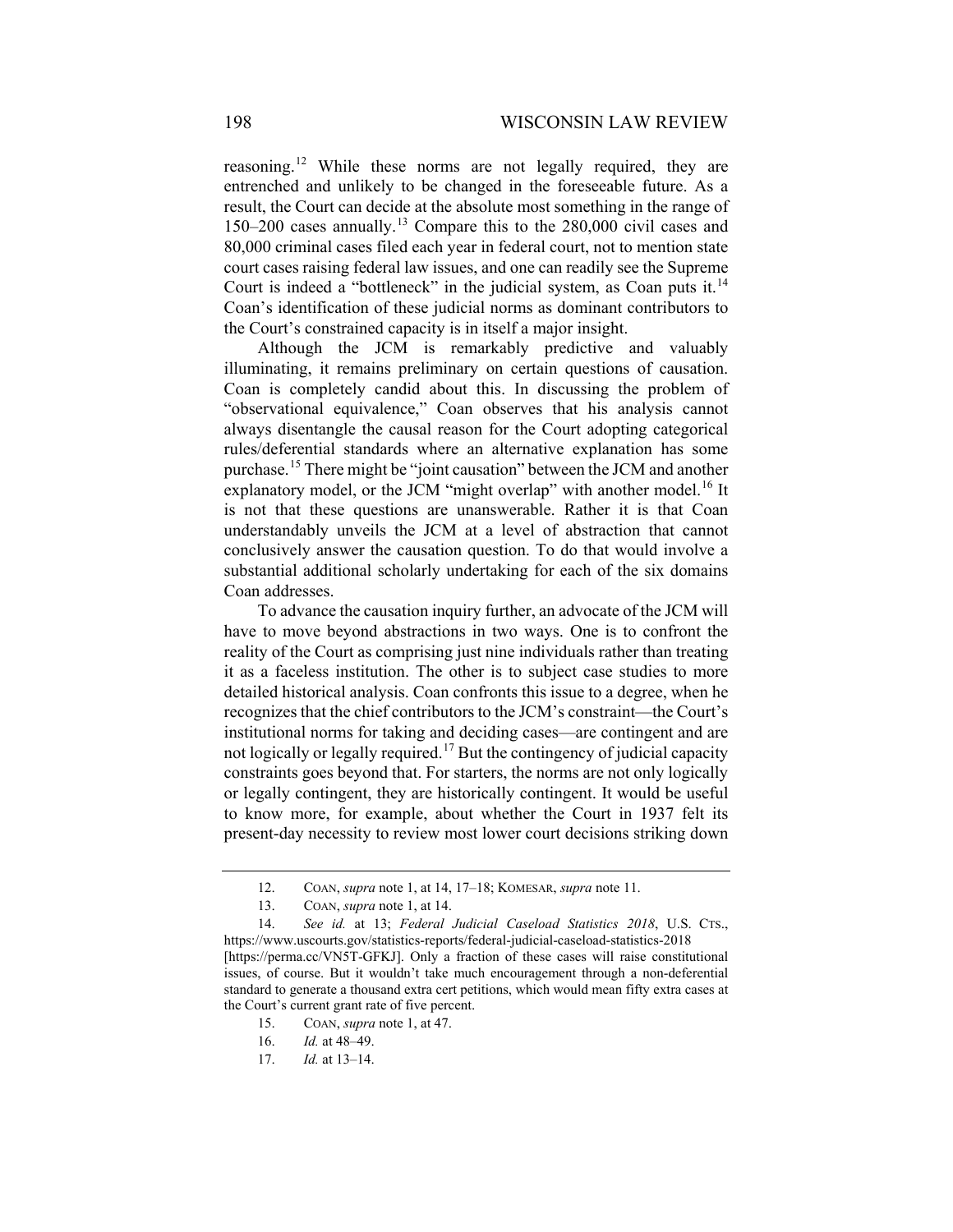federal laws. Furthermore, the other major element of the JCM—the existence of high-volume and hybrid/high-stakes domains—is also historically contingent, rather than a timeless abstraction. It would be useful, if not essential, to set out historical narratives of when and how particular capacity-constrained domains emerged.

This historical contingency has an additional layer: the JCM depends on *the Justices' perceptions* of high-volume and high-stakes domains. Even if a domain exists because of conditions on the ground, the JCM would not be expected to operate unless and until *the Justices perceive* those conditions. And judicial perceptions can work in both directions. Perhaps, for example, the Court has a particularly low tolerance for Commerce Clause challenges, and feels that three such cases per year is too many; it might craft a rule to send a strong signal discouraging such cases based on a subjective perception that the domain is high stakes or high volume, even if that perception is not shared outside the Court. Conversely (and again hypothetically), the Court might believe that it is not unduly burdened by taking fifteen dormant Commerce Clause challenges per year, and might thus ignore substantial evidence or belief outside the Court that this is a "high volume" domain.

Finally, an essential condition of the JCM is the human mechanism by which Justices' perceptions of capacity constraints are expressed as doctrine. Notwithstanding certain advantages noted by Coan that the JCM offers over the alternative explanatory models, those models hold one advantage over the JCM as presently formulated: They purport to explain the behavior of Justices as individuals.[18](#page-4-0) The attitudinal and strategic models are both based on the plausible intuition that individuals are motivated by beliefs or strategic calculations of interest.<sup>[19](#page-4-1)</sup> The legalist model plausibly assumes that Justices adhere to the training and methods of the legal profession. $^{20}$  $^{20}$  $^{20}$ 

But how do Justices internalize and then act on awareness of the capacity-constrained domains that produce the JCM? Coan has not specified this in his model, but the question needs to be addressed. When assessing the behavior of large institutions, it makes sense to rely on general behavioral assumptions—such as that corporations tend to maximize profits—because individual variations and idiosyncrasies tend to cancel each other out or to be swamped by the generalizable behavior. That sort of approach doesn't get us far enough with the Supreme Court, which consists of nine identifiable people at any one time (and only 114 in the Court's 230-year history).<sup>[21](#page-4-3)</sup> We can't simply assume that Justices

<sup>18.</sup> *Id.* at 48–49.

<sup>19.</sup> *Id.* at 42–46.

<sup>20.</sup> *See id.* at 41.

<span id="page-4-3"></span><span id="page-4-2"></span><span id="page-4-1"></span><span id="page-4-0"></span><sup>21.</sup> *FAQs – Supreme Court Justices*, SUP. CT. OF THE U.S. (2020), https://www.supremecourt.gov/about/faq\_justices.aspx [https://perma.cc/KH5U-H2A8].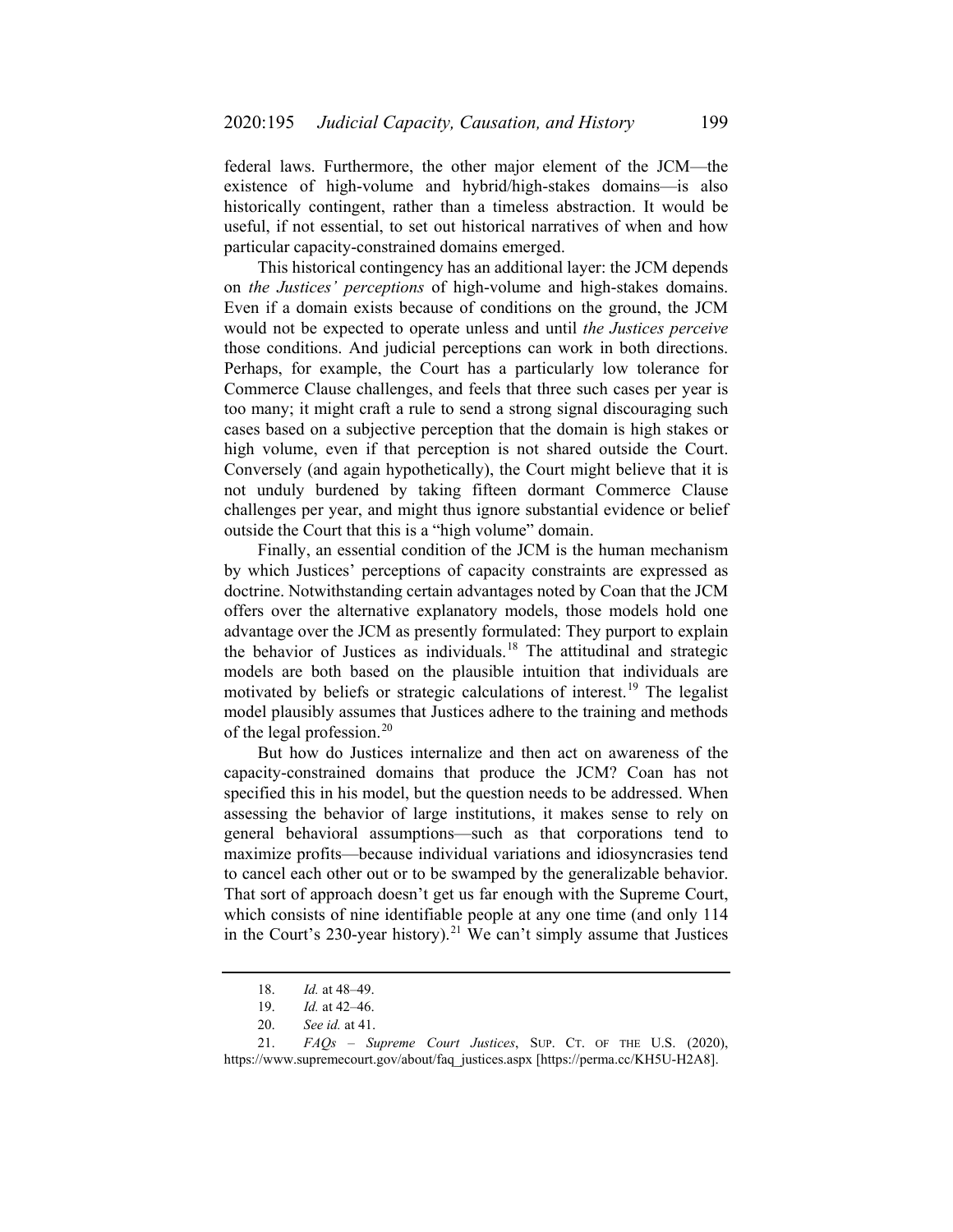are aware of and act on capacity constraints as an abstract matter in lieu of looking at evidence about individual Justices and their motivations. Between their reasoned decisions, their papers and conference records about their behind-the-scenes deliberations, and their biographical data, we can inquire into their actual motivations, at least in some instances, rather than satisfying ourselves with the heuristic of plausible hypotheses about their motivations. As will be illustrated in the following historical discussion, a historical inquiry into the existence *vel non* of capacity-based motivations can shed considerable light on the knotty problem of causation.

#### II. JUDICIAL CAPACITY AND THE COMMERCE CLAUSE

The JCM offers a highly plausible explanation for the Court's post-1937 approach to Commerce Clause doctrine. Prior to 1937, the Court adhered to a narrow definition of interstate commerce: "as comprehending 'traffic, intercourse, trade, navigation, communication, the transit of persons and the transmission of messages by telegraph—indeed, every species of commercial intercourse among the several States."<sup>[22](#page-5-0)</sup> Yet even this narrow definition might have supported a fairly lenient approach to commerce regulation had the Court followed its own reasoning in cases like *Champion v. Ames* (*The Lottery Case*) [23](#page-5-1) and applied *McCulloch v. Maryland*'s doctrine of implied powers.<sup>[24](#page-5-2)</sup> *Champion* recognized that goods for sale (lottery tickets, in that case) could be regulated when in interstate commerce, even to the point of banning them.<sup>[25](#page-5-3)</sup> Applying *McCulloch*: in order to regulate even the interstate *exchange* of goods, it may be "convenient," "conducive," or "plainly adapted" (*McCulloch*) [26](#page-5-4) to regulate the *production* of those goods.<sup>[27](#page-5-5)</sup> This is not a complex or subtle point: Atlantans who buy only Georgia peaches do not buy California peaches; local production with no substantial interstate implications is more the exception than the rule, and has been so for many years. Justice Scalia used this reasoning process to conclude that Congress could prohibit simple possession of marijuana in support of its prohibition of an interstate marijuana market. $28$  But before 1937, the Court instead applied a categorical rule that *supported* constitutional challenges, by holding

- 25. *Champion*, 188 U.S. at 355–57.
- 26. *McCulloch*, 17 U.S. at 413–15, 421.

<span id="page-5-7"></span><span id="page-5-2"></span><span id="page-5-1"></span><span id="page-5-0"></span><sup>22.</sup> *Carter v. Carter Coal Co.*, 298 U.S. 238, 298 (1936) (quoting *Adair v. United States*, 208 U.S. 161, 177 (1908)).

<sup>23.</sup> 188 U.S. 321 (1903).

<sup>24.</sup> 17 U.S. (4 Wheat.) 316 (1819).

<span id="page-5-5"></span><span id="page-5-4"></span><span id="page-5-3"></span><sup>27.</sup> *See* DAVID S. SCHWARTZ, THE SPIRIT OF THE CONSTITUTION: JOHN MARSHALL AND THE 200-YEAR ODYSSEY OF *MCCULLOCH V. MARYLAND* 190–92 (2019).

<span id="page-5-6"></span><sup>28.</sup> *Gonzales v. Raich*, 545 U.S. 1, 36–40 (2005) (Scalia, J., concurring in the judgment).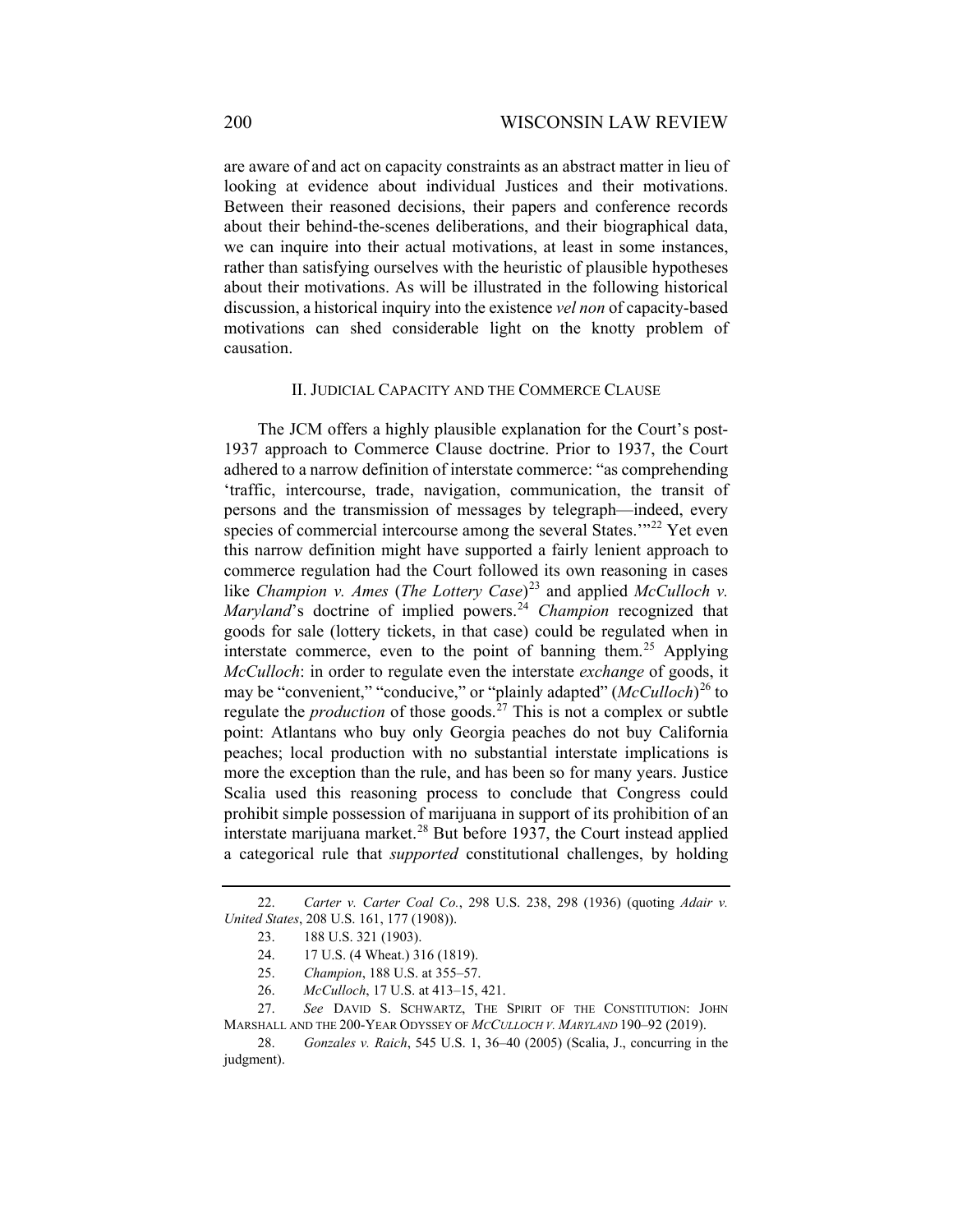regulation of employment and productive activities (mining, agriculture, manufacturing) categorically off limits to federal regulation.<sup>[29](#page-6-1)</sup>

If Congress had not engaged in extensive regulation of the national economy, this non-deferential rule would not have created sufficient pressure under the JCM to produce a pro-government categorical rule or standard. The small number of federal statutes would have left the domain of commerce regulation as a sufficiently low-volume "normal" domain. That changed with the New Deal, which generated dozens of new federal laws and agencies, leading to an explosion of litigation. According to historian Jeff Shesol, there were some 1,000 cases pending in the lower courts challenging New Deal laws.<sup>[30](#page-6-2)</sup> Coan cites these figures and plausibly concludes that "the number of cases threatened to overwhelm the judicial system, and the Supreme Court in particular."<sup>[31](#page-6-3)</sup>

<span id="page-6-0"></span>For Coan, the "doctrinal puzzle" insufficiently answered by other models is the question: "why have the Court's post-1937 decisions deferred so strongly to Congress"?<sup>[32](#page-6-4)</sup> This deference takes the form predicted by the JCM: reliance on both categorical commerce limits that leave only a narrow opening for challengers (the economic/non-economic distinction) and deference (sustaining a broad "substantial effects" test based on rational basis review).<sup>[33](#page-6-5)</sup> This doctrinal puzzle views the entire period of 1937 to the present as a unified whole, albeit with some minor doctrinal oscillation in the Rehnquist-Roberts era. But there are two other, related puzzles that arise in the New Deal era that bear on the JCM.

First, how does a domain evolve into a high-volume, high-stakes domain? As Coan points out, volume alone is not enough: it must be such that it will generate a potentially insupportable number of *Supreme Court* cases, which makes the Supreme Court's compulsion to grant cert a necessary condition.<sup>[34](#page-6-6)</sup> The perception of high volume and high stakes must come from the Court, not from the opinion of an outside observer. Significantly, between March 1933, when Roosevelt was inaugurated, and February 1937, when President Roosevelt unveiled his "court-packing" plan, the Court decided only seven Commerce Clause challenges to federal  $laws.<sup>35</sup>$  $laws.<sup>35</sup>$  $laws.<sup>35</sup>$ 

<sup>29.</sup> SCHWARTZ, *supra* note [27,](#page-5-7) at 191–92, 203–04.

<span id="page-6-2"></span><span id="page-6-1"></span><sup>30.</sup> JEFF SHESOL, SUPREME POWER: FRANKLIN ROOSEVELT VS. THE SUPREME COURT 168–69 (2010).

<span id="page-6-4"></span><span id="page-6-3"></span><sup>31.</sup> COAN, *supra* not[e 1,](#page-0-6) at 58 (quoting McNollgast, *Politics and the Courts*, 68 S. CAL. L. REV. 1631, 1672 (1994)). *See* SHESOL, *supra* note [30,](#page-6-0) at 168–69.

<sup>32.</sup> COAN, *supra* not[e 1,](#page-0-6) at 65.

<sup>33.</sup> *Id.*

<sup>34.</sup> *Id.* at 25–29.

<span id="page-6-7"></span><span id="page-6-6"></span><span id="page-6-5"></span><sup>35.</sup> *See United States v. Arizona*, 295 U.S. 174 (1935) (upholding the power of Congress to build a dam); *R.R. Ret. Bd. v. Alton R.R. Co.*, 295 U.S. 330 (1935) (striking down the Railroad Retirement Act of 1935); *A.L.A. Schechter Poultry Corp. v. United States*, 295 U.S. 495 (1935) (striking down the National Industrial Recovery Act); *United*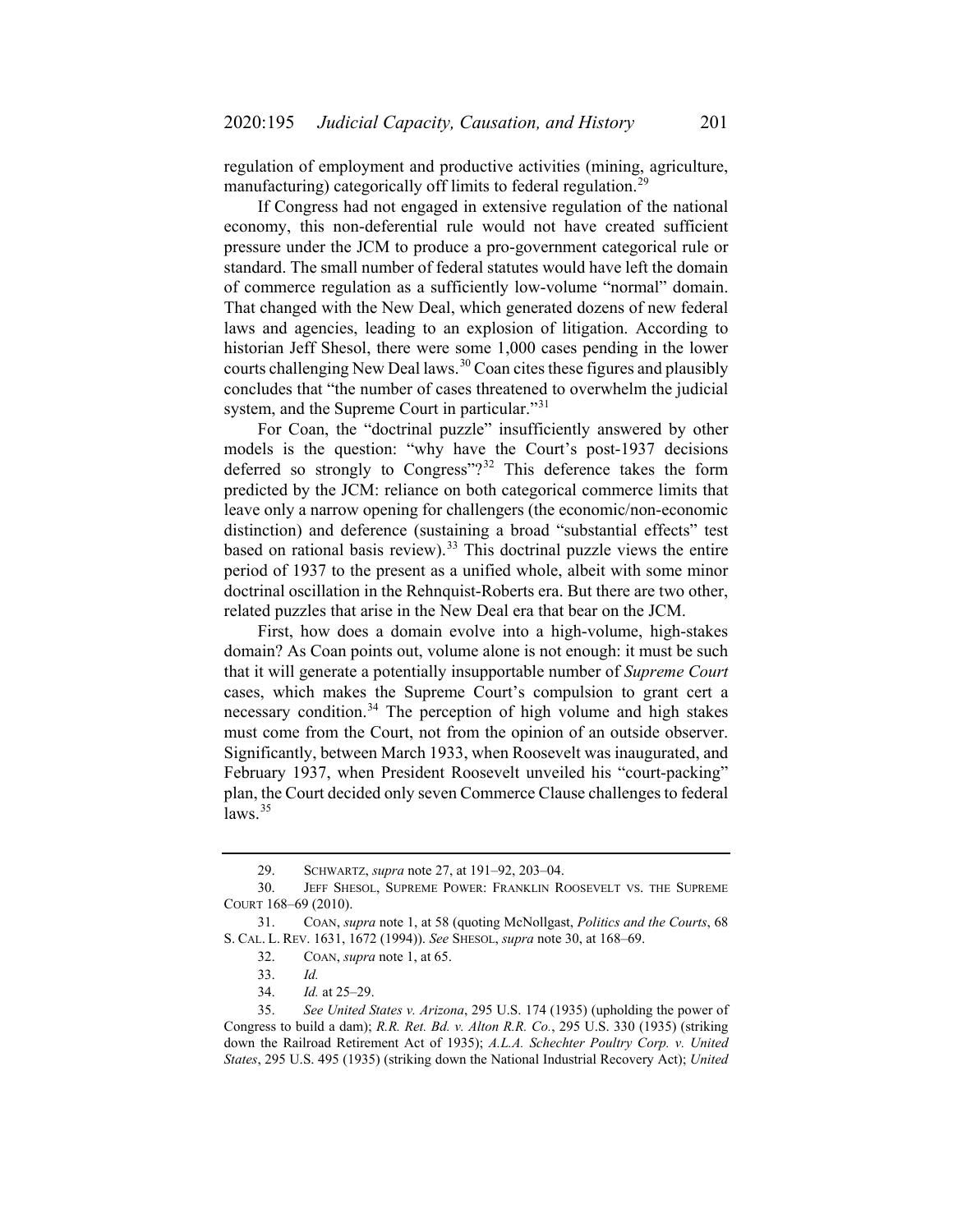Second, if judicial capacity was a significant causal element in the New Deal turnaround, either jointly with a legalist or strategic explanation, or as the determining factor, shouldn't we expect to see some more direct evidence of this in the historical record? Despite the JCM's power as a test of *correlation*—high volume/high stakes domains reliably produce combinations of pro-government categorical rules and deferential standards—the *causation* inquiry requires more and different observational data than the nature of domains and the nature of opinions in constitutional adjudication.

### *A. The JCM and the New Deal "Switch in Time"*

The famous New Deal "Switch in Time that Saved the Nine" refers to the change in position by two swing Justices who voted to uphold economic legislation in two key cases in late March and April 1937.<sup>[36](#page-7-0)</sup> The Switch, or the "New Deal turnaround," marked the end of the jurisprudence of *Lochner*-era economic due process and narrow construction of the Commerce Clause.

The Switch in Time is causally overdetermined, because there were powerful causal forces at work that are captured in the so-called "strategic" model of judicial behavior. To be fair, Coan does not argue that the JCM uniquely explains the 1937 Switch in Time. Rather, he argues very plausibly that the Commerce Clause is a hybrid domain, characterized by high volume and high stakes, when looked at as a whole starting in 19[37](#page-7-1). $37$ To establish a causal role for the JCM in the New Deal constitutional crisis requires a deeper dive into historical processes. To begin with, it would be helpful to know whether the all-important constraining norm, that the

*States v. Butler*, 297 U.S. 1 (1936) (striking down the Agricultural Adjustment Act); *Ashwander v. Tenn. Valley Auth.*, 297 U.S. 288 (1936) (upholding the federal construction of river dam); *Carter v. Carter Coal Co.*, 298 U.S. 238 (1936) (striking down the Bituminous Coal Conservation Act); *Ky. Whip & Collar Co. v. Ill. Central R.R. Co.*, 299 U.S. 334 (1937) (upholding the federal prohibition of interstate transportation of convictmade goods).

By way of comparison, the Court decided twenty-eight dormant Commerce Clause challenges to state laws during this period. These counts are based on analyzing Supreme Court case abstracts produced by a Lexis search for "commerce" in Supreme Court decisions during the relevant time period. For comparable data in the 1937–1942 period, see *infr*a not[e 67](#page-12-0) and accompanying text.

<span id="page-7-0"></span><sup>36.</sup> The two Justices were Chief Justice Charles Evans Hughes and Associate Justice Owen Roberts. The cases—both 5-4 decisions—were *West Coast Hotel v. Parrish*, 300 U.S. 379 (1937) (upholding state minimum wage law) and *NLRB v. Jones & Laughlin Steel Corp.*, 301 U.S. 1 (1937) (upholding the National Labor Relations Act).

<span id="page-7-1"></span>The full phrase was a journalistic pun on the adage "a stitch in time saves nine," and referred to the view that the judicial switch took the wind out of the sails of FDR's Courtpacking plan, which would have increased the number of Justices from nine to as many as fifteen. *See* SHESOL, *supra* not[e 30,](#page-6-0) at 434.

<sup>37.</sup> COAN, *supra* not[e 1,](#page-0-6) at 30.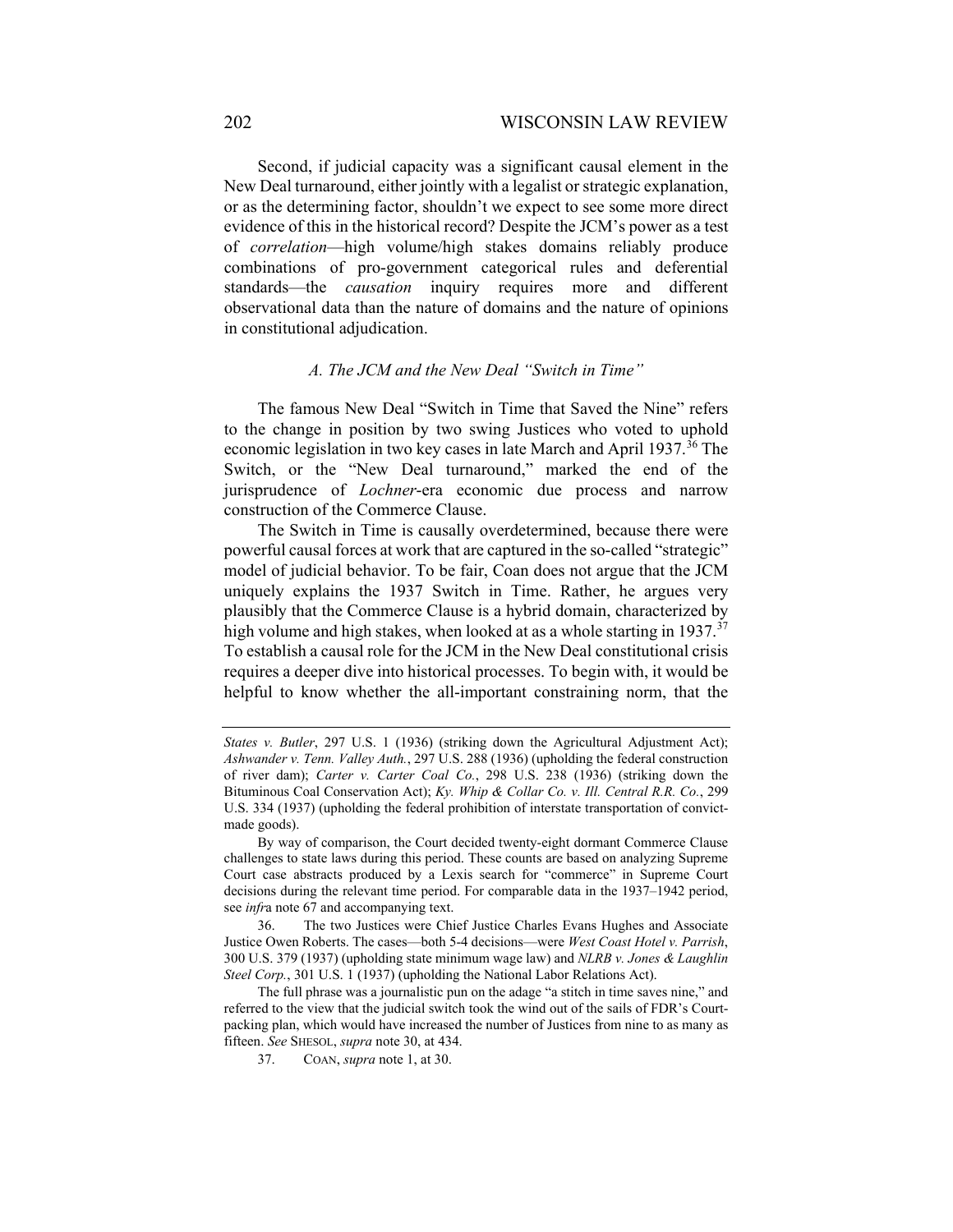Court will hear most cases striking down federal laws, was operative in 1937.

<span id="page-8-0"></span>Judicial capacity figured explicitly in the 1937 crisis, but in a way that Coan would find ironic. Roosevelt claimed that his Court-packing plan was justified *in part* because the Court's workload was too heavy for older men: hence, a new appointment would be triggered whenever a justice refused to retire at age seventy.<sup>[38](#page-8-1)</sup> Two aspects of this plan fail to jibe with the JCM. First, Roosevelt never attempted to link the Court's workload to the objectionable Lochner-era doctrines, even though the JCM rightly would link the two. Roosevelt simply pointed to workload.<sup>[39](#page-8-2)</sup> Second, the general public and the Justices themselves perceived the workload issue to be a sham.<sup>[40](#page-8-3)</sup>

The Switch in Time on the Commerce Clause occurred in *NLRB v. Jones & Laughlin Steel Corp.*, [41](#page-8-4) and the Court's switch as a body resulted from the changing votes of two individuals, Chief Justice Hughes and Justice Owen Roberts.<sup>[42](#page-8-5)</sup> Historians believe that Hughes had become convinced of the need to part ways with the conservative "Four Horsemen" and persuaded Roberts to join the liberals in upholding New Deal laws in the  $1936-37$  term.<sup>[43](#page-8-6)</sup> Even that view involves some speculation. But the historical record permits some well-supported inferences, and these do not support the thesis that capacity-concerns motivated the Switch in Time.

<span id="page-8-1"></span><sup>38.</sup> President Franklin D. Roosevelt, *Fireside Chat* (Mar. 9, 1937), *in* THE AM. PRESIDENCY PROJECT, https://www.presidency.ucsb.edu/documents/fireside-chat-17 [hereinafter Roosevelt, *Fireside Chat*].

<sup>39.</sup> *See id.*; *see also* SCHWARTZ, *supra* not[e 27,](#page-5-7) at 214.

<span id="page-8-3"></span><span id="page-8-2"></span><sup>40.</sup> *See generally* Roosevelt, *Fireside Chat*, *supra* note [38.](#page-8-0) Interestingly, many historians emphasize this fig-leaf of an explanation as though Roosevelt was unwilling to be candid about his real, jurisprudential/political reasons. *See* SHESOL, *supra* note [30,](#page-6-0) at 505. I've made this error myself. *See* SCHWARTZ, *supra* note [27,](#page-5-7) at 214. In fact, Roosevelt was more candid than not: in the Fireside Chat, after reviewing at length the Supreme Court's decisions striking down New Deal laws, Roosevelt said that the second of the plan's "two chief purposes" was "to bring to the decision of social and economic problems younger men who have had personal experience and contact with modern facts and circumstances under which average men have to live and work. This plan will save our national Constitution from hardening of the judicial arteries." *See generally* Roosevelt, *Fireside Chat*, *supra* not[e 38.](#page-8-0)

<sup>41.</sup> 301 U.S. 1 (1937).

<sup>42.</sup> *See* SCHWARTZ, *supra* not[e 27,](#page-5-7) at 214.

<span id="page-8-6"></span><span id="page-8-5"></span><span id="page-8-4"></span><sup>43.</sup> *See, e.g.*, SHESOL, *supra* note [30,](#page-6-0) at 430–33. Historians disagree, however, over the impact of the Court-packing plan specifically on the Switch. On the one hand, it appears that Justice Roberts decided to reverse course and uphold the state minimum wage law in *West Coast Hotel*, in December 1936. *West Coast Hotel v. Parrish*, 300 U.S. 379 (1937). But that was the minimum wage issue. *Id.* The switch on the Commerce Clause might still have been influenced by the Court-packing plan, which was announced on February 5, 1937, five days before oral argument in *Jones & Laughlin Steel*. *See* SHESOL, *supra* not[e 30,](#page-6-0) at 367; *Jones & Laughlin*, 301 U.S. at 1. And both switches occurred against the backdrop of Roosevelt's landslide re-election and the public affirmation of the New Deal. COAN, *supra* not[e 1,](#page-0-6) at 62.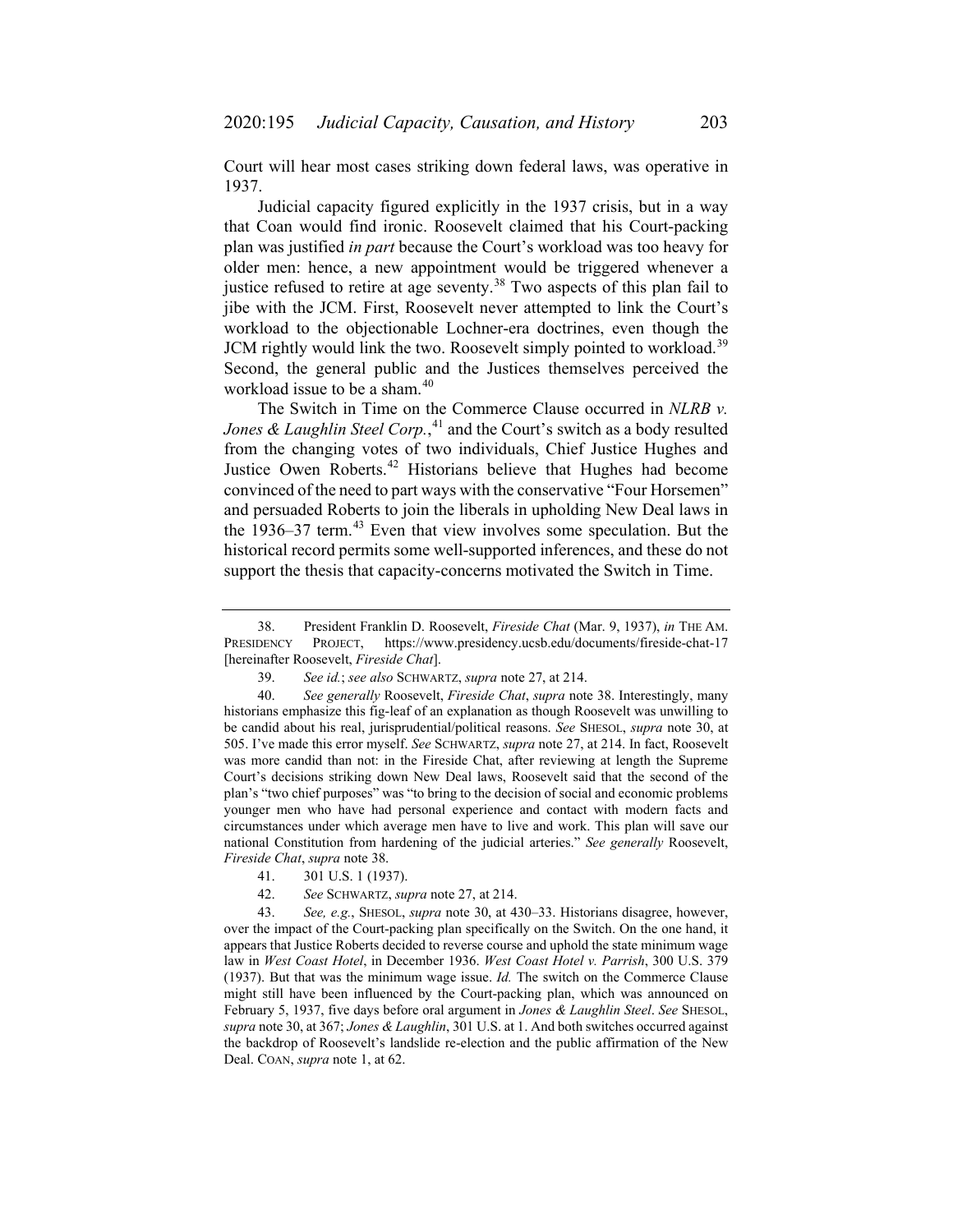We can start with the *Jones & Laughlin Steel* opinion itself, which upheld the application of the National Labor Relations Act (NLRA) to a massive and vertically integrated steel conglomerate. To be sure, we should not expect to find blunt statements of capacity concerns in cases deciding points of substantive doctrine. Generally speaking, the Supreme Court talks about "floodgates of litigation" only when deciding procedural and quasi-procedural doctrines, such as standing, remedies, enforcement of arbitration agreements, and the like. Judicial norms historically have not supported a practice of justifying the choice of substantive categorical rules or deference standards with direct reference to capacity constraints. (This norm in itself is worth exploring in future work on the JCM.) Accordingly, we have to read cases between the lines to find them.

In contrast to Coan, I find it difficult to read *Jones & Laughlin Steel*  as prima facie support for the JCM. Is *Jones & Laughlin Steel* a clearly deferential ruling, containing either a pro-government categorical rule or a deferential standard, as the JCM would predict? Or does it instead embrace a case-by-case standard that would fail to signal to litigants that federal economic regulation will be virtually always upheld? Coan notes an ambiguous countercurrent, but ultimately reads the opinion in the manner favorable to the JCM.<sup>[44](#page-9-0)</sup> But this is based on reading a single sentence out of context: "it is primarily for Congress to consider and decide the fact of the danger and meet it."<sup>[45](#page-9-1)</sup> Significantly, that quotation is from the *Lochner*-era decision of *Stafford v. Wallace*, [46](#page-9-2) a case that is hardly an example of deference to Congress.[47](#page-9-3) The *Stafford* quotation made the point that once a matter was "within the regulatory power of Congress" under the Court's restrictive tests and formulas (there, the "stream of commerce" theory), then—and only then—was it "primarily for Congress" to decide whether and how to regulate.[48](#page-9-4) *Jones & Laughlin Steel* provides the full quotation, and moreover, surrounds it with language making clear that the Court was still applying the *Lochner*-era "direct effects" test:

Although activities may be intrastate in character when separately considered, if they have *such a close and substantial relation to interstate commerce* that their control is essential or appropriate to protect that commerce from burdens and obstructions, Congress cannot be denied the power to exercise that control. *Schechter Corp. v. United States*, *supra*.

<span id="page-9-1"></span><span id="page-9-0"></span><sup>44.</sup> COAN, *supra* not[e 1,](#page-0-6) at 66–75.

<sup>45.</sup> *Id.* at 62 (quoting *Jones & Laughlin*, 301 U.S. at 37).

<span id="page-9-2"></span><sup>46.</sup> 258 U.S. 495 (1922).

<span id="page-9-3"></span><sup>47.</sup> *Id.* at 521.

<span id="page-9-4"></span><sup>48.</sup> *Id.*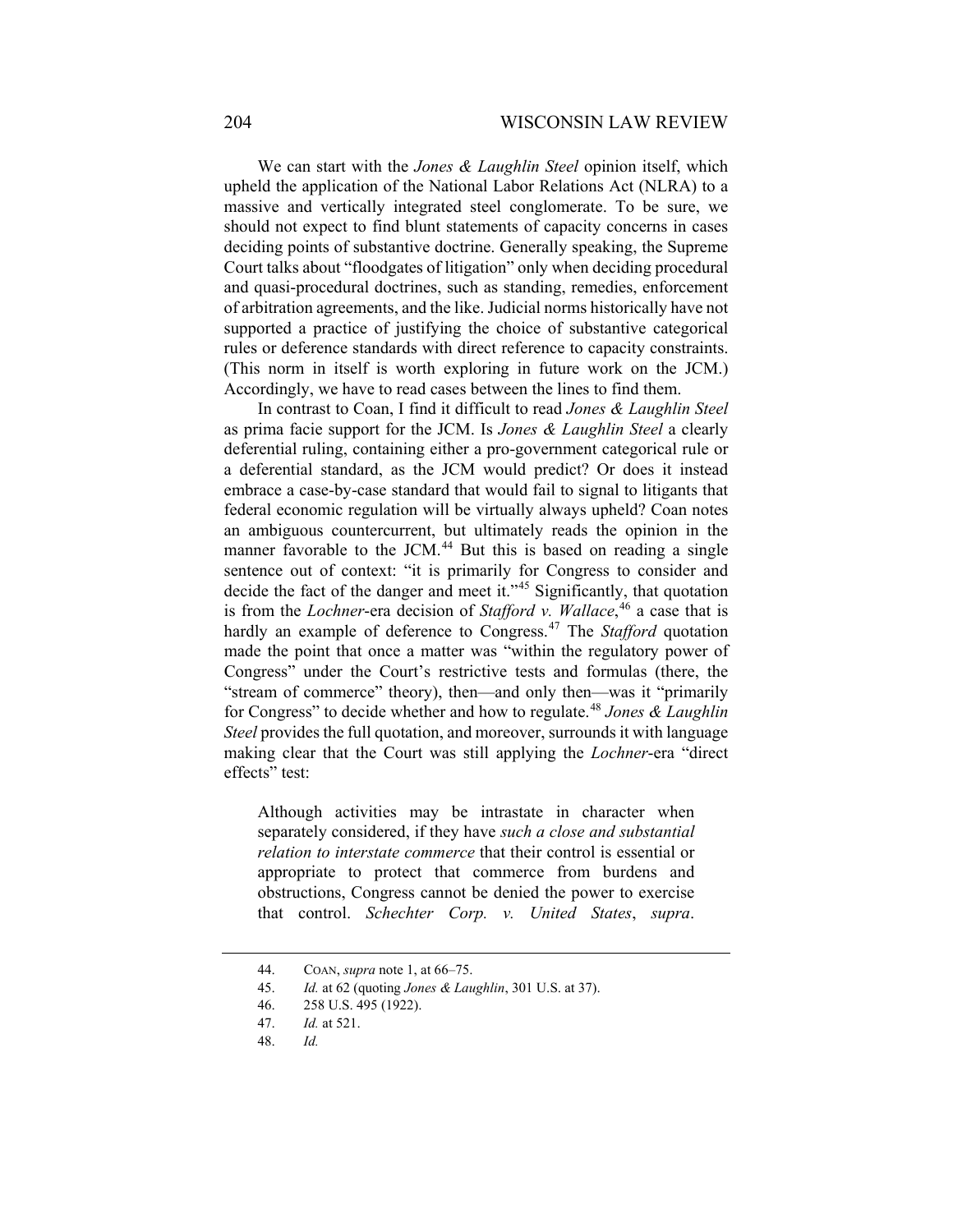Undoubtedly the scope of this power must be considered in the light of our dual system of government and may not be extended so as to embrace effects upon interstate commerce so indirect and remote that to embrace them, in view of our complex society, would effectually obliterate the distinction between what is national and what is local and create a completely centralized government. *Id.* The question is necessarily one of degree.<sup>[49](#page-10-0)</sup>

Note the continued reliance on the archetypal anti-New Deal decision in *Schechter Poultry*, albeit subtly shifting to a paraphrase of the Cardozo concurrence in that case. Only at this point does the Court quote the *Stafford* language partially quoted by Coan. The *Jones & Laughlin Steel* Court goes on to say that "[t]he close and intimate effect which brings the subject within the reach of federal power may be due to activities in relation to productive industry although the industry when separately viewed is local."[50](#page-10-1) Far from *abandoning* the non-deferential "direct effects" test, the *Jones & Laughlin Steel* Court *applied* it to the specific facts of the case—which it recited at length in its opening passage, emphasizing the huge interstate operations of the vertically-integrated steel empire. The Court concluded this section:

It is thus apparent that the fact that the employees here concerned were engaged in production is not determinative. The question remains as to the effect upon interstate commerce of the labor practice involved. In the *Schechter* case, *supra,* we found that the effect there was so remote as to be beyond the federal power. To find "immediacy or directness" there was to find it "almost everywhere," a result inconsistent with the maintenance of our federal system.<sup>[51](#page-10-2)</sup>

*Jones & Laughlin Steel* was thus not a deference case. Rather it was a baby step in the direction of deference, in which the Court abandoned a categorical rule of unconstitutionality—that regulation of labor or production is categorically reserved to the states—by substituting a softer version of the "direct effects" standard that was a "question . . . of degree."[52](#page-10-3) That is in essence Cardozo's case-by-case standard that Coan discusses as a non-deferential approach, but which he declines to discern in *Jones & Laughlin Steel*. [53](#page-10-4)

<span id="page-10-4"></span><span id="page-10-3"></span><span id="page-10-2"></span><span id="page-10-1"></span><span id="page-10-0"></span><sup>49.</sup> *Jones & Laughlin*, 301 U.S. at 37 (citing *A.L.A. Schechter Poultry Corp. v. United States*, 295 U.S. 495, 554 (1935) (Cardozo, J., concurring)).

<sup>50.</sup> *Id.* at 38.

<sup>51.</sup> *Id.* at 40–41 (quoting *Schecter*, 295 U.S. at 554).

<sup>52.</sup> *Id.* at 37.

<sup>53.</sup> COAN, *supra* not[e 1,](#page-0-6) at 62.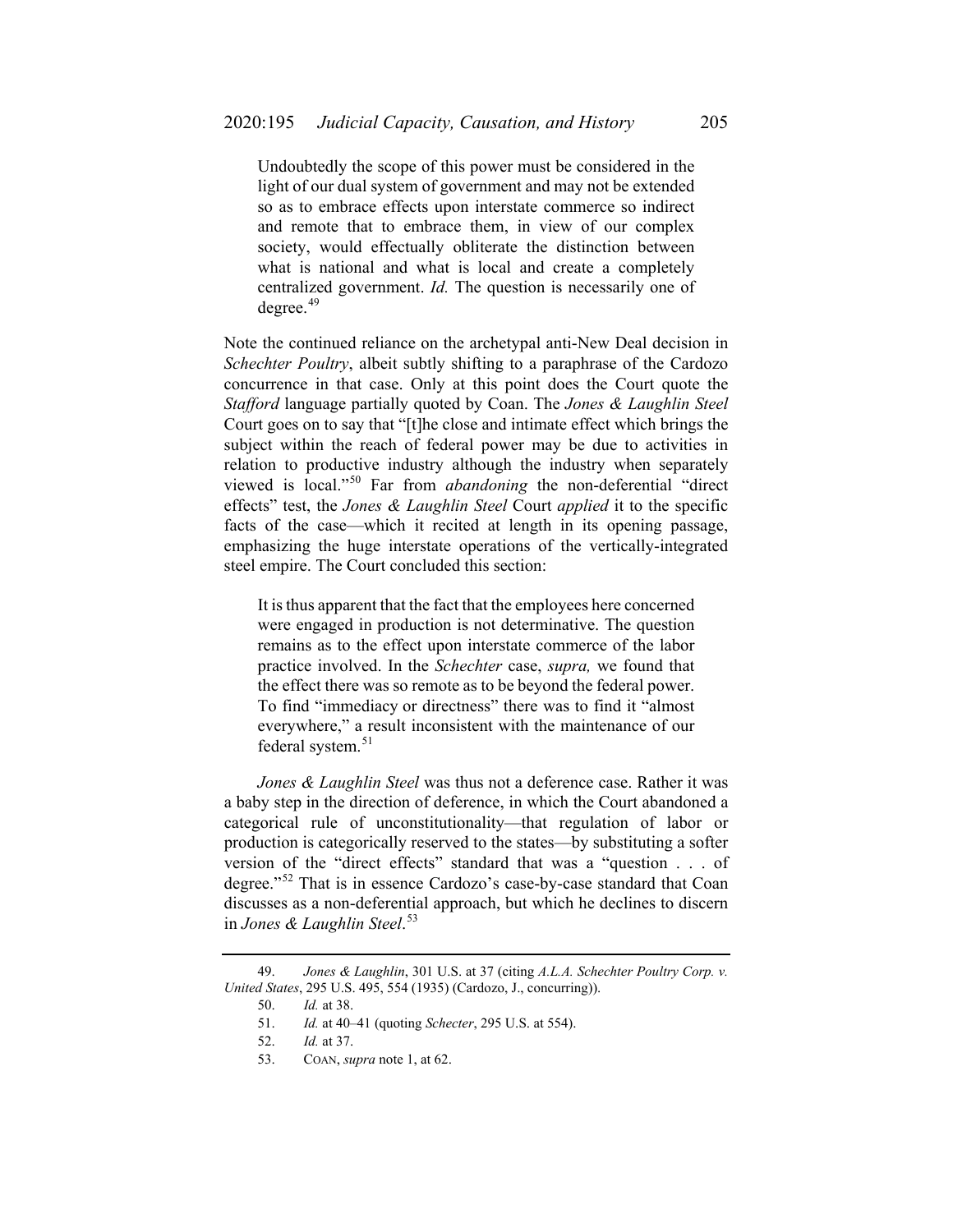In the now-obscure companion case, *NLRB v. Friedman-Harry*  Marks Clothing Co.,<sup>[54](#page-11-0)</sup> the Court also upheld the application of the NLRA to a mid-sized business.<sup>[55](#page-11-1)</sup> The clothing manufacturer did \$1.75 million worth of business in 1935 (equivalent to around \$32 million in 2018 dollars), around ninety percent of it to out-of-state buyers.<sup>[56](#page-11-2)</sup> Hughes's opinion rested on "the reasons stated" in *Jones & Laughlin Steel*. [57](#page-11-3) Together the two cases send an ambiguous signal. On the one hand, the Court showed that the NLRA would not be limited to the largest business enterprises only. On the other hand, *Friedman-Harry Marks* also signaled reliance on case-specific factors: it relied heavily on extensive factual findings by the NLRB and found it important that the clothing workers were represented by a major interstate union.<sup>[58](#page-11-4)</sup>

It is worth noting that of the five Justices in the majority, only Harlan F. Stone had any track record of believing in a general principle of deference to Congress.<sup>[59](#page-11-5)</sup> Cardozo was the author of the case-by-case approach, which he articulated in *Schechter Poultry* and *Carter Coal*. [60](#page-11-6) Brandeis was no great friend to constitutional nationalism, and only reluctantly acknowledged the federal government's need to experiment with national economic regulation.<sup>[61](#page-11-7)</sup> Hughes argued for a case-by-case approach to Commerce Clause challenges as late as the *Darby* case in 1941, his last term on the Court.<sup>[62](#page-11-8)</sup> Roberts would eventually give in to a deferential approach to federal economic regulation, but in 1937 he had to be pulled along by Hughes. This was not a Court prepared to jettison decades of non-deferential judicial review at one blow, for capacity reasons or otherwise.

### *B. The JCM and the Real New Deal Revolution:* Darby *and* Wickard

As I have argued elsewhere, the modern doctrine of Commerce Clause deference arose with *United States v. Darby Lumber Co.* in 1941.<sup>[63](#page-11-9)</sup>

61. *See id.* at 195.

<span id="page-11-2"></span><span id="page-11-1"></span><span id="page-11-0"></span><sup>54.</sup> 301 U.S. 58 (1937). I am grateful to Sandy Levinson for pointing out this case.

<sup>55.</sup> *Id.* at 72.

<span id="page-11-10"></span><sup>56.</sup> *Id.* at 72–73; SCHWARTZ, *supra* note [27,](#page-5-7) at 292 n.12.

<sup>57.</sup> *Friedman-Harry Marks Clothing Co.*, 301 U.S. at 75.

<sup>58.</sup> *Id.* at 73–74.

<span id="page-11-6"></span><span id="page-11-5"></span><span id="page-11-4"></span><span id="page-11-3"></span><sup>59.</sup> See his dissent in *United States v. Butler*, 279 U.S. 1, 78–79 (1936) (Stone, J., dissenting) and his correspondence with professors Frankfurter and Beard discussed in SCHWARTZ, *supra* not[e 27,](#page-5-7) at 200–03.

<sup>60.</sup> *See* SCHWARTZ, *supra* not[e 27,](#page-5-7) at 201, 203–04.

<sup>62.</sup> *See id.* at 218–19; *see also infra* notes [69](#page-12-1)[–76](#page-13-0) and accompanying text.

<span id="page-11-9"></span><span id="page-11-8"></span><span id="page-11-7"></span><sup>63.</sup> *Id.* at 215–21. This conclusion is largely, though not entirely, consistent with that of Barry Cushman. *See* BARRY CUSHMAN, RETHINKING THE NEW DEAL COURT, 209, 224 (1998).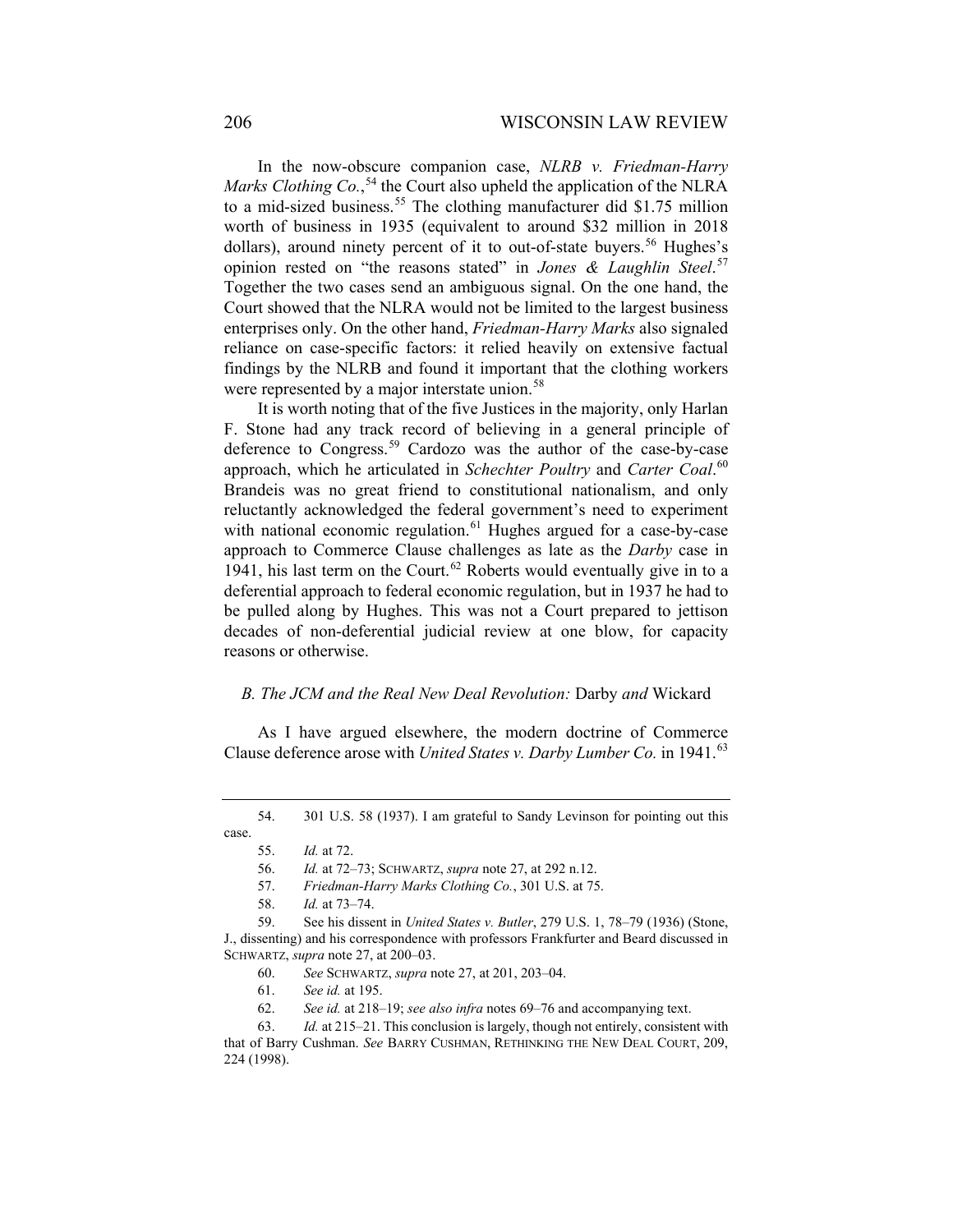<span id="page-12-2"></span>As late as 1940, the Court was still employing the direct affects test, though it was giving that *Lochner*-era formula a more deferential spin.<sup>[64](#page-12-3)</sup> Given the application of a soft standard so recently after the abandonment of a categorical rule of *unconstitutionality*, the JCM might predict numerous Commerce Clause challenges reaching the Court and straining its capacity. But in the five-and-one-half years between *Jones & Laughlin Steel* and *Wickard v. Filburn*, [65](#page-12-4) the Court decided only fifteen cases (including *Darby*) reviewing Congress's commerce power to enact a federal law, just under three per year.<sup>[66](#page-12-5)</sup> This is not a staggering number; by way of comparison, the Court decided forty-three *dormant* Commerce Clause challenges to *state* laws in this period (suggesting another potential JCM domain worth investigating).<sup>[67](#page-12-6)</sup> It is certainly possible that the Court *perceived* three Commerce Clause challenges per year to be too many; in recent years, the Court seems to decide one such commerce challenge every five years. So the numbers alone don't disprove the hypothesis that the JCM at least partially explains the deferential standards in *Darby* and *Wickard*.

<span id="page-12-0"></span>While it might be unrealistic to look for capacity concerns on the face of the New Deal Commerce Clause decisions for the reasons mentioned above, we might expect to find more candor in the Justices' behind-thescenes deliberations. But my review of the documentary record underlying *Darby* and *Wickard* reveals no indication that judicial capacity was a concern of the Justices in reaching those decisions. Instead, the Justices struggled over what test to apply and whether the facts of the case met the "direct effects test"—the concerns typical of the legalist model of judicial decisionmaking.<sup>[68](#page-12-7)</sup>

<span id="page-12-1"></span>*Darby* involved a challenge to the federal Fair Labor Standards Act of 1938, which set minimum wages and maximum hours for all workers in or affecting interstate commerce.<sup>[69](#page-12-8)</sup> In addition to direct regulation of wages and hours, Congress as a fall back included a "hot goods" provision which barred interstate shipment of goods made in violation of the wage and hours requirement.<sup>[70](#page-12-9)</sup> This provision directly paralleled the child labor ban struck down in *Hammer v. Dagenhart*. [71](#page-12-10) Given the administrative responsibilities over the federal judiciary falling to him as Chief Justice,

<sup>64.</sup> *See Sunshine Anthracite Coal Co. v. Adkins*, 310 U.S. 381, 393–94 (1940).

<sup>65.</sup> 317 U.S. 111 (1942).

<span id="page-12-6"></span><span id="page-12-5"></span><span id="page-12-4"></span><span id="page-12-3"></span><sup>66.</sup> These counts are based on analyzing Supreme Court cases abstracts produced by a Lexis search for "commerce" in Supreme Court decisions during the relevant time periods.

<sup>67.</sup> *See supra* not[e 66.](#page-12-2)

<sup>68.</sup> *See* SCHWARTZ, *supra* not[e 27,](#page-5-7) at 222–25.

<sup>69.</sup> *Id.* at 218.

<span id="page-12-10"></span><span id="page-12-9"></span><span id="page-12-8"></span><span id="page-12-7"></span><sup>70.</sup> Fair Labor Standards Act of 1938, Pub. L. No. 75-718, §§ 12(a), 15(a)(1), 52 Stat. 1060, 1067–68 (current version at 29 U.S.C. §§ 212(a), 215(a)(1) (2018)).

<sup>71.</sup> 247 U.S. 251, 254 (1918).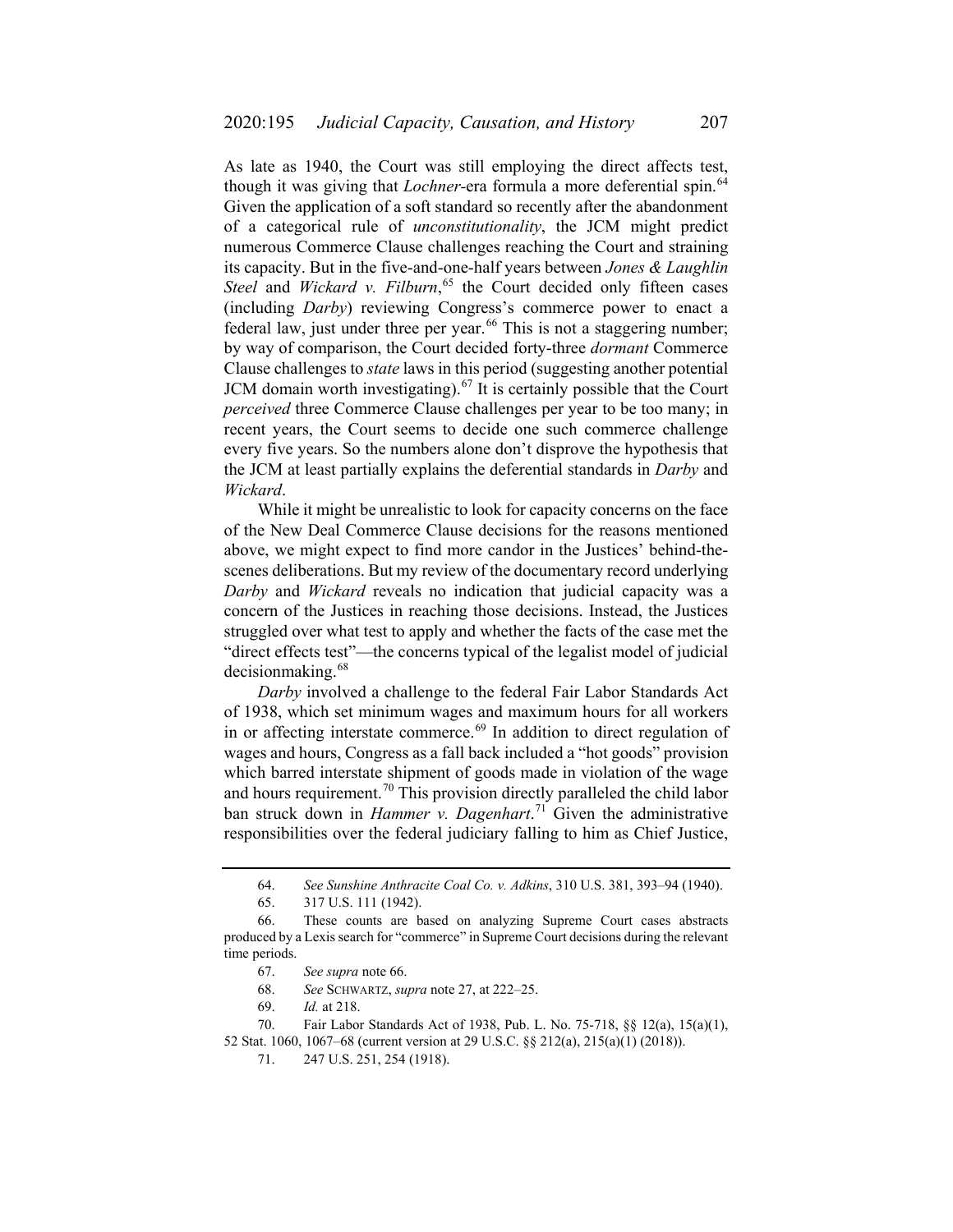<span id="page-13-2"></span><span id="page-13-1"></span>Hughes might be expected to have been at least somewhat capacitysensitive. But that wasn't so. In conference on the case, Chief Justice Hughes was willing to go as far as overruling *Hammer* and sustaining the hot goods provision, but he expressed serious doubts about the direct regulation of production and employment.<sup>[72](#page-13-3)</sup> These were "not part of interstate commerce," he told his fellow Justices, and the provisions could come within the commerce power only if they had a "close and immediate" or "close and substantial relation to the interstate commerce."[73](#page-13-4) Hughes argued that the statute was constitutionally flawed because it "provides no machinery" allowing employers to prove that their businesses lacked a close and substantial relation to commerce in a particular case.<sup>[74](#page-13-5)</sup> As a result, the Act would impose minimum wage requirements on "some little man with a mill."[75](#page-13-6) Hughes wasn't concerned that the Court would be overwhelmed with cases brought by "little men with mills." On the contrary, he wanted all of them to have more, not less, judicial process in a system of case-by-case determination. His concerns were doctrinal, not capacity-based: if the Court extended permissible commerce regulation to such "remote relationships," Hughes argued, "our dual system [of federalism] would be at an end."<sup>[76](#page-13-7)</sup>

<span id="page-13-0"></span>The other Justices' remarks likewise all focused on doctrinal issues.<sup>[77](#page-13-8)</sup> Even Felix Frankfurter, who as a professor had authored a book on the work of the federal judiciary with much attention to caseload, apparently said nothing about caseload or capacity in the *Darby* deliberations. At conference, Frankfurter noted that the products in question "have to go into [the] stream of commerce."[78](#page-13-9) In his memo to Stone, joining Stone's majority opinion, Frankfurter emphasized doctrine, not caseload concerns: "I especially rejoice over (1) the way you buried Hammer v. Dagenhart and (2) your definitive exposure of the empty hobgoblins of the 10th amend[men]t." $^{79}$  $^{79}$  $^{79}$ 

<span id="page-13-3"></span><sup>72.</sup> Conference notes, "## 82 and 330, O[ct] T[erm] 1940," Frank Murphy Papers, Roll 123, Bentley Historical Library, University of Michigan [hereinafter Conference notes, Murphy Papers].

<span id="page-13-4"></span><sup>73.</sup> *Id.*; Conference notes, Dec. 12, 1940, "No. 82, U. S. v. F. W. Darby Lumber Co," William O. Douglas Papers, Library of Congress, Box 52, folder 1 [hereinafter Conference notes, Douglas Papers].

<sup>74.</sup> Conference notes, Douglas Papers, *supra* not[e 73.](#page-13-1)

<span id="page-13-6"></span><span id="page-13-5"></span><sup>75.</sup> SCHWARTZ, *supra* not[e 27,](#page-5-7) at 219 (citing Conference notes, "## 82 and 330, O[ct] T[erm] 1940," Frank Murphy Papers, Roll 123, Bentley Historical Library, University of Michigan).

<span id="page-13-7"></span><sup>76.</sup> Conference notes, Murphy Papers, *supra* note [72;](#page-13-2) Conference notes, Douglas Papers, *supra* note [73.](#page-13-1)

<sup>77.</sup> SCHWARTZ, *supra* note [27,](#page-5-7) at 219–20.

<span id="page-13-9"></span><span id="page-13-8"></span><sup>78.</sup> Conference notes, Murphy Papers, *supra* note [72;](#page-13-2) Conference notes, Douglas Papers, *supra* note [73.](#page-13-1)

<span id="page-13-10"></span><sup>79.</sup> Join memos, *United States v. Darby Lumber Co.*, Harlan Fiske Stone papers, Library of Congress, Box 66.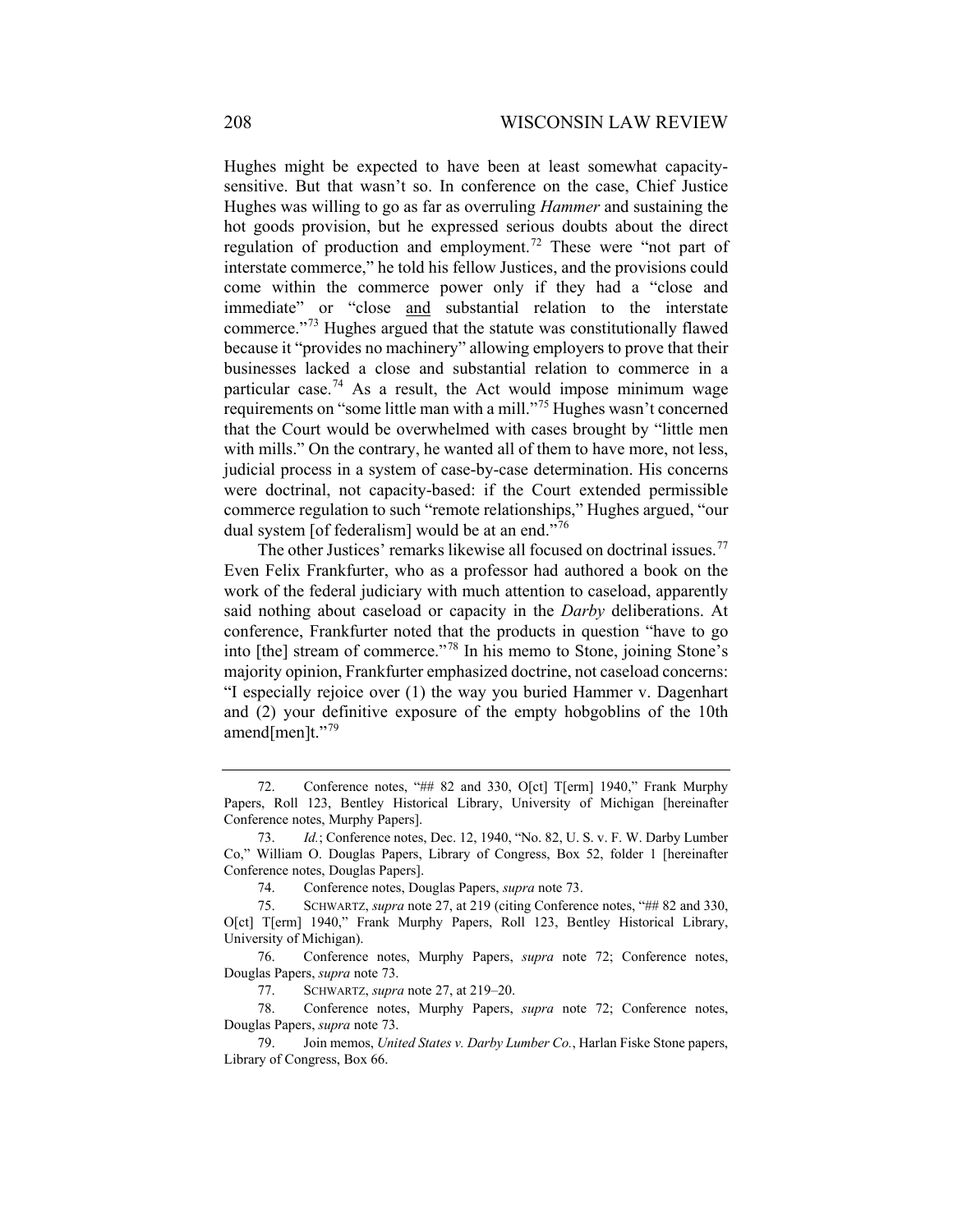In November 1942, a year-and-a-half after deciding *Darby*, the Court decided *Wickard v. Filburn*, the case now generally regarded as fully establishing the controlling interpretation of the Commerce Clause to this day.[80](#page-14-0) *Wickard* considered a Commerce Clause challenge to the Agricultural Adjustment Act of 1938, by an Ohio farmer who had exceeded his wheat quota in the course of growing a wheat crop that was intended to feed his livestock or be milled into flour for his home consumption.[81](#page-14-1) *Wickard* famously held that the Commerce Clause governed small-scale local activities that are neither interstate nor commerce.[82](#page-14-2) Surprisingly, in light of the Court's unanimity, the decision had caused Justice Jackson, the opinion's author, to agonize over the issue for months.[83](#page-14-3) He left behind an unusually rich record of his internal thought process. Two-and-a-half weeks after *Wickard* was initially argued on May 4, 1942, Jackson circulated a draft opinion that expressed doubts about Congress's commerce power and proposed to order a remand for further factfinding. "To establish the power of Congress over intrastate activity it is of course not sufficient simply to spell out some plausible relationship between such activity and interstate commerce," Jackson wrote.<sup>[84](#page-14-4)</sup> A statute "reaching into the reserved power of the states" could be "justified only by a state of facts showing that the intrastate activities sought to be reached are of such quality and substantiality that what would otherwise be an intrusion is proper for the protection and effective exercise of a granted federal power."<sup>[85](#page-14-5)</sup> Far from yielding to capacity constraint, Jackson's first considered response was to pursue a fact-intensive, caseby-case approach to constitutionality.

Justices Frankfurter and James Byrnes immediately signed onto this opinion, but fortunately for modern commerce doctrine, Chief Justice Stone and Justices Hugo Black and William O. Douglas wanted to decide the merits of the case, presumably to uphold the statute.<sup>[86](#page-14-6)</sup> At a conference the next day, the other six Justices, including Jackson, shifted to a middle ground favoring re-argument the next term. $87$  The Court issued an order to rehear the case in October.<sup>[88](#page-14-8)</sup>

<span id="page-14-4"></span><span id="page-14-3"></span><span id="page-14-2"></span><span id="page-14-1"></span><span id="page-14-0"></span>83. SCHWARTZ, *supra* not[e 27,](#page-5-7) at 224–25; *see* CUSHMAN, *supra* note [63,](#page-11-10) at 212– 22.

87. *Id.*

<span id="page-14-8"></span><span id="page-14-7"></span><span id="page-14-6"></span>88. Join memos to draft opinion (Byrnes, Frankfurter), Robert H. Jackson Papers, Library of Congress, Box 125; Stone, "Memorandum in re No. 1080 – Wickard v. Filburn," May 25, 1942, Robert H. Jackson Papers, Library of Congress, Box 125; Jackson to Stone,

<sup>80.</sup> SCHWARTZ, *supra* note [27,](#page-5-7) at 223.

<sup>81.</sup> *Id.*

<sup>82.</sup> *Id.*

<span id="page-14-5"></span><sup>84.</sup> *Wickard v. Filburn*, No. 1080, May 22, 1942 (unpublished opinion), 9–10, 11, Robert H. Jackson Papers, Library of Congress, Box 125.

<sup>85.</sup> *Id.* at 11–12, 13.

<sup>86.</sup> SCHWARTZ, *supra* note [27,](#page-5-7) at 224.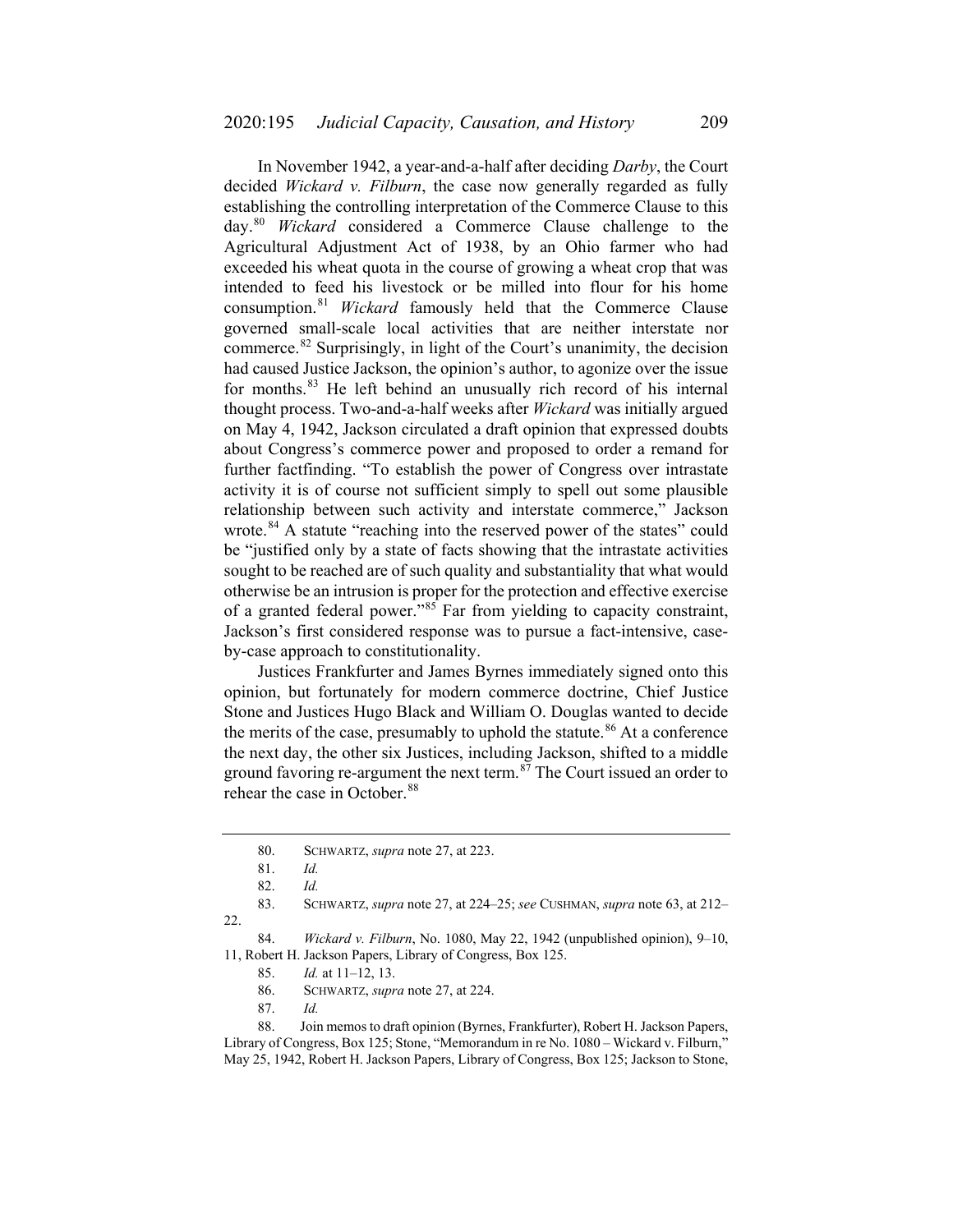As Jackson agonized over the opinion that summer, he set out his thoughts in June and July in two lengthy memos to his law clerk.<sup>[89](#page-15-0)</sup> Jackson observed that the Court "felt that there must be some standards of economic effects," such as the direct-indirect effects test "made by Chief Justice Hughes in the *Schechter* case and referred to again by him in the *Jones & Laughlin* case."<sup>[90](#page-15-1)</sup> But these formulations "have not been clear," and even the *Darby* test "has no real value, as this case amply demonstrates."[91](#page-15-2) In the end, Jackson was inclined to throw his hands up in resignation. "Our years of experience have proved that legal phrases of limitation have almost no value in weighing economic effects. . . . In such a state of affairs the determination of the limit is not a matter . . . of constitutional law, but one of economic policy."[92](#page-15-3) Deferring to Congress "for the intelligent and moderate use of [its] powers . . . is far better than to keep up a pretense of sharing responsibility for the scope of the commerce clause which [the Court has] no standard to discharge . . . ."[93](#page-15-4) In the end, Jackson concluded, "[w]e cannot say that there is no economic relationship between the growth of wheat for home consumption and interstate commerce in wheat . . . .[W]e have no legal standards by which to set our own judgment against the policy judgment of Congress."<sup>[94](#page-15-5)</sup>

In the end, of course, Jackson wrote the final version of the opinion holding that "even if appellee's activity be local and though it may not be regarded as commerce," it can be regulated under the Commerce Clause "if it exerts a substantial economic effect on interstate commerce, and this irrespective of whether such effect is what might at some earlier time have been defined as 'direct' or 'indirect.'"[95](#page-15-6) For Jackson and the *Wickard* Court, the scope of the Commerce Clause was based on "economic effects," a concept insufficiently susceptible to judicial management to permit non-deferential review of congressional judgments.<sup>[96](#page-15-7)</sup> Jackson's hand-wringing reflected a concern, not for judicial capacity, but for what Coan distinguishes as "judicial *competence*," meaning "the capacity of the judiciary to produce reliably good decisions."<sup>[97](#page-15-8)</sup>

May 25, 1942, Robert H. Jackson Papers, Library of Congress, Box 125; Douglas to Jackson, May 25, 1942, Robert H. Jackson Papers, Library of Congress, Box 125; Stone, "Memorandum in re No. 1080 – Wickard v. Filburn," May 27, 1942, Robert H. Jackson Papers, Library of Congress, Box 125.

<sup>89.</sup> SCHWARTZ, *supra* note [27,](#page-5-7) at 224.

<span id="page-15-1"></span><span id="page-15-0"></span><sup>90.</sup> "[First] Memorandum for Mr. Costelloe re Wickard case," Jun. 19, 1942, at 3, Robert H. Jackson Papers, Library of Congress, Box 125.

<sup>91.</sup> *Id.*

<span id="page-15-8"></span><span id="page-15-7"></span><span id="page-15-6"></span><span id="page-15-5"></span><span id="page-15-4"></span><span id="page-15-3"></span><span id="page-15-2"></span><sup>92.</sup> "[Second] Memorandum for Mr. Costelloe re Wickard case," Jul. 10, 1942, at 15, Robert H. Jackson Papers, Library of Congress, Box 125.

<sup>93.</sup> *Id.* at 18.

<sup>94.</sup> *Id.* at 20.

<sup>95.</sup> *Wickard v. Filburn*, 317 U.S. 111, 125 (1942).

<sup>96.</sup> *Id.* at 123–25.

<sup>97.</sup> COAN, *supra* not[e 1,](#page-0-6) at 4.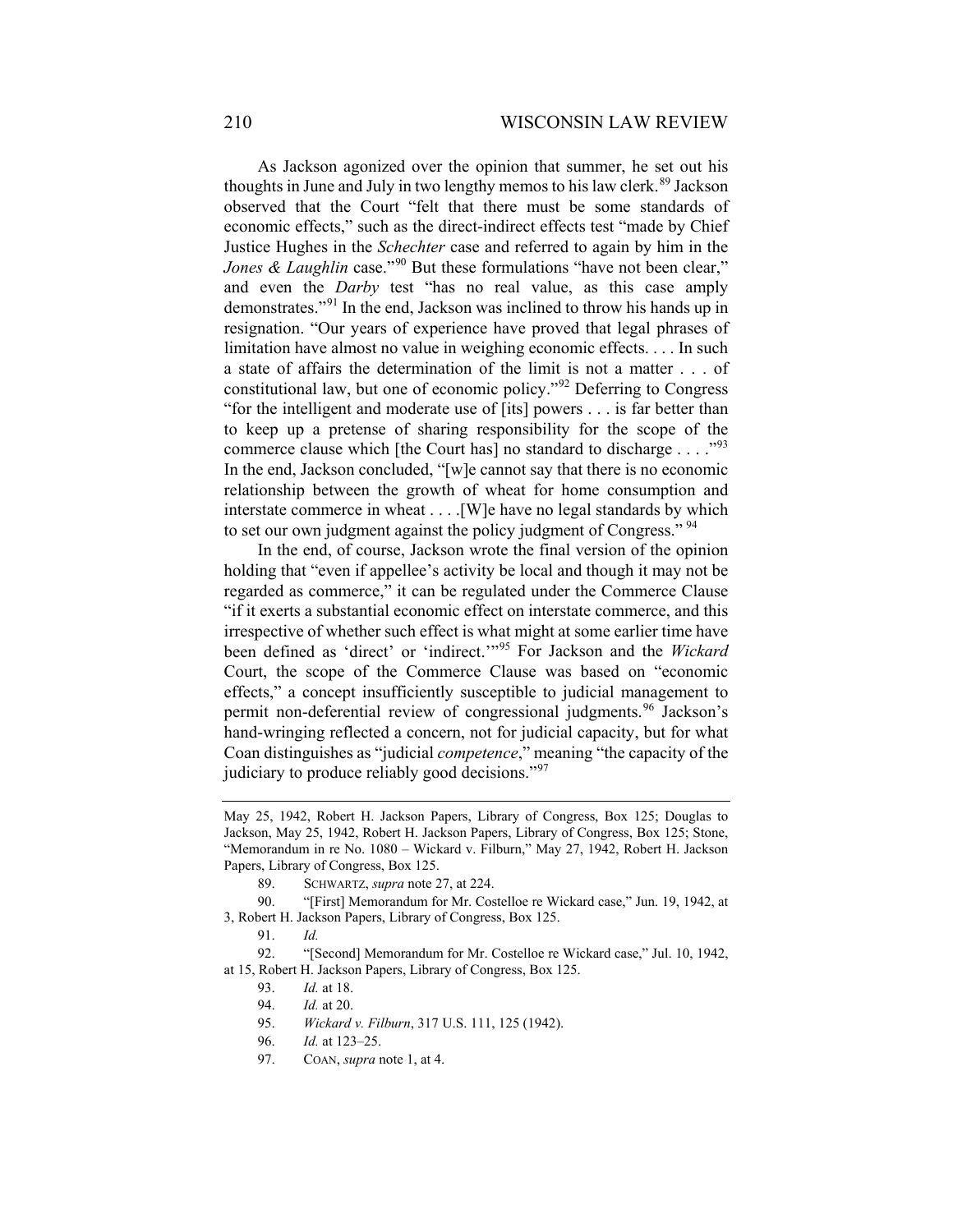## III. IMPLICATIONS

It is important to be clear about what the brief historical inquiry into the New Deal revolution in Commerce Clause doctrine does and doesn't tell us about the JCM. It is not, and is not intended to be, a refutation of the JCM. Simply put, the historical record tells us only that the Justices did not seem to be consciously motivated by capacity concerns as they transformed commerce power doctrine between 1937 and 1942. But the evidence leaves open at least two possibilities consistent with the JCM. First, and most obviously, the JCM could be fully sustained by the Court's adherence to JCM-consistent doctrines that are *maintained over time* for capacity-based reasons, even if the doctrines were initially adopted for other reasons. Indeed, Coan essentially makes this point, when he draws an inference in favor of the JCM from the fact that post-New Deal Courts have largely refrained from re-establishing categorical unconstitutionality rules or mushy standards in its commerce jurisprudence.<sup>[98](#page-16-0)</sup>

Second, it is possible that Supreme Court Justices, even the New Deal Justices, consciously or unconsciously fold capacity concerns into more traditional legalist doctrines. The idea of deference to legislatures as a principle of constitutional adjudication, which goes back well into the nineteenth century, might always have encompassed (ideologically, if not logically) the premise that the price of judicially imposed limits on legislative enactments is constant vigilance. It is not far-fetched to suppose that Justices develop intuitions about capacity-constrained domains as they become socialized into the norms of Supreme Court adjudicative practice, even if they have not always or often articulated those intuitions.

Both these possibilities, it seems to me, require investigation if the JCM is to be further developed. It remains to provide a convincing account that the strategic and legalist models are insufficient to account for the Court's deferential approach to Commerce Clause cases. Coan concludes:

The memory of [the 1937] political backlash and the institutional threat it posed to the Court might plausibly have deterred another all-out assault on the regulatory state. But it does not explain why the Court's liberals and conservatives have both refrained

<span id="page-16-0"></span><sup>98.</sup> *Id.* at 65–66. I disagree with the suggestion made by at least one fellow symposium author that adherence to a deferential Commerce Clause standard here might be entirely explained by conservative Justices' doctrinal agreement with it. *See* Gil Seinfeld, *Eighty Years of Federalism Forbearance: Rationing, Resignation, and the Rule of Law*, 2020 WIS. L. REV. (forthcoming). This legalist/attitudinalist explanation may be true up to a point—conservatives may not wish to roll back the clock to 1936—but it fails to explain why conservative Justices have not to date crafted a standard by which the Court could award itself the discretion to pick and choose among federal statutes and strike down only the ones that they find particularly distasteful—such as the Sarbanes-Oxley Act and as they nearly did with the Affordable Care Act. It is thus an incomplete explanation that is insufficient to knock down the JCM in the commerce power domain.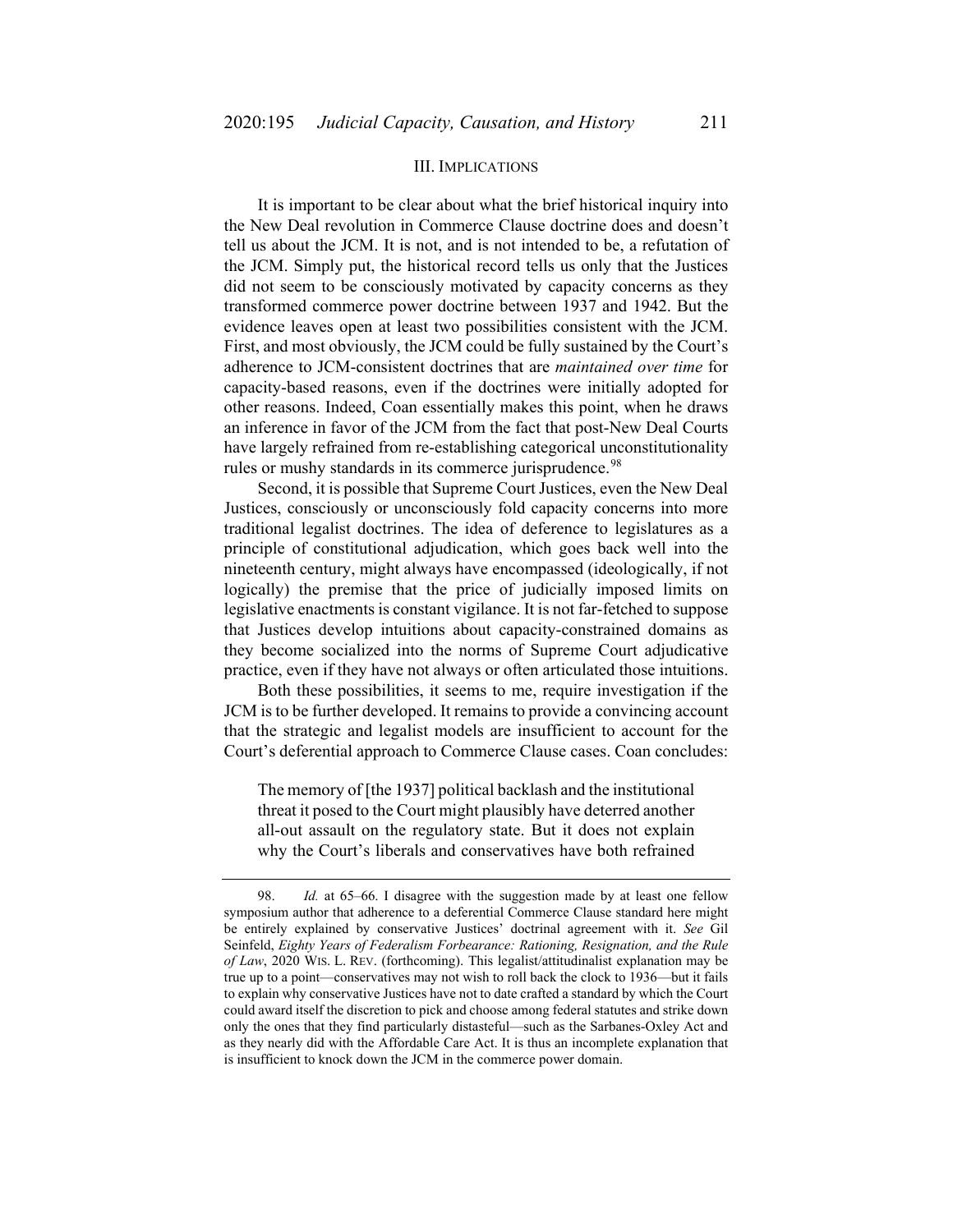from opportunistically invalidating commerce-power legislation that they oppose on ideological grounds. Nor does it explain why the Court's conservatives have never been seriously tempted to impose meaningful across-the-board limits that would curb, not overturn, the modern regulatory state.<sup>[99](#page-17-0)</sup>

Here, I wonder whether Coan has given the conventional, non-JCM argument its due. The New Deal turnaround, this argument goes, was the result of Hughes's strategic reaction to political backlash, whether the backlash was the Court-packing plan itself or the broader trend, which included numerous proposed court-curbing constitutional amendments. But once Roosevelt had appointed a handful of new Justices, a new doctrinal paradigm took over based on substantive legalist views of deference to Congress that had their roots in the Progressive-era jurisprudence. This extremely familiar story gets us at least to the early 1970s. Here, I think Coan may underestimate the extent to which judicial conservatives were either consciously committed to, or had internalized, a legal process/neutral principles mode of thought, opposing judicial "*Lochner*izing" on economic matters as a basis for opposing Warren-era rights creation. Rehnquist was certainly in this tradition. For a JCM counter-narrative, I would look first for evidence of capacity concerns in legal process academic literature.

Nevertheless, I think Coan's assessment of the Commerce Clause is "good enough for the present purpose" of introducing the JCM. A truly rigorous effort to disentangle strategic, doctrinal, and capacity-based motivations for the Justices' acquiescence in Commerce Clause deference is a book in itself. Despite specifying a time range for its thesis from 1937 to the present, *Rationing the Constitution* is not a historical work, and doesn't need to be in order to make a strong and general prima facie case for the model.

What makes Coan's reading of the Commerce Clause most promising may be the existence of circumstantial evidence of a generalized concern with docket control that began to emerge in the Court in the mid-1980s. Because this era was the dawn of a more aggressive conservative jurisprudence of judicial review, it marks the beginning of when we would really expect to see an opportunistic conservative Court make a run at deferential judicial review of the commerce power. It was in the 1980s that the Court began talking in terms of a litigation explosion, trimming back civil discovery procedures, embracing mandatory arbitration, and tightening standing rules, among other things. It was also around this time that Rehnquist became Chief Justice, taking on administrative responsibilities and docket-control perspectives. At this point, interestingly, many if not most of the Court's "federalism" rulings

<span id="page-17-0"></span><sup>99.</sup> *Id.* at 67.